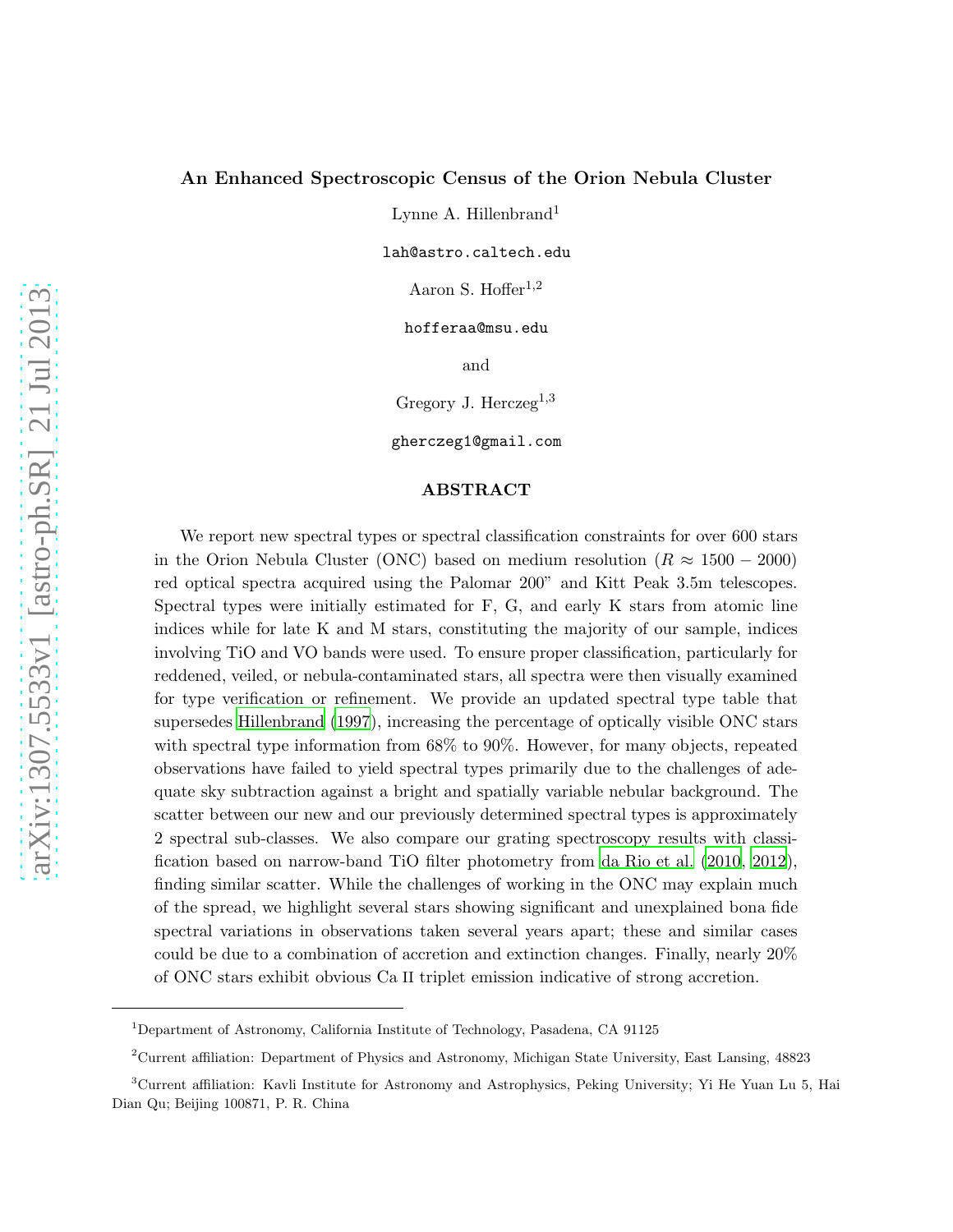### 1. Introduction

#### 1.1. The Orion Nebula Cluster

Located at less than one-half kpc from the Sun and at moderate galactic latitude  $(b \approx -20)$ , the greater Orion region is the nearest example of recent and ongoing massive star formation; see [Bally \(2008](#page-16-0)) for an overview. A subclustered OB association extends over many tens of pc and contains stars up to a few tens of Myr old. To the southeast, the Orion A and B molecular cloud complex harbors stellar nurseries each only a fraction of a pc to a few pc in size, and less than one Myr old. The Orion composite is a revered touch stone for our developing understanding of star and planet formation processes on this range of spatial and temporal scales. The identification and detailed study of the young stellar population across the Orion complex is our best opportunity for probing in three dimensions a resolved star formation history.

Part of the so-called "integral shaped filament" of molecular gas [\(Bally et al. 1987](#page-16-1)), the northern part of the Orion A cloud has up to 100 magnitudes of total visual extinction through its densest regions. The Orion Nebula, also known as M42 or NGC 1976, betrays a rich young stellar cluster, the Orion Nebula Cluster (ONC), the center of which contains the massive Trapezium stars<sup>[1](#page-1-0)</sup>. The current three-dimensional model of the Orion Nebula indicates a thin shell of ionized gas [\(Wen & O'Dell 1995\)](#page-19-2) with the main ionizing source region  $\theta^1$  Ori C. Another ∼20 stars A0 or earlier are within the HII region as is a sizable population (many thousand members) of later spectral type T Tauri stars. These lower mass stars are still pre-main sequence and can be used to trace the star formation history as well as measure the initial mass function (IMF), which in the case of young, unevolved and co-located stars, is equivalent to the present day mass function.

In contrast to the sparsely distributed and older OB association, the ONC is relatively compact and more recently formed. Its projection on molecular cloud material significantly reduces contamination by background stars. However, the high and spatially variable extinction (e.g. [Scandariato et al. 2011](#page-19-3)) renders fewer than 50% of the ∼3500 stars within this region having  $K < 14$  mag also optically bright,  $I < 17.5$  mag. Nevertheless, the bulk of the optically visible ONC members are extincted by 2 magnitudes or less, with derived extinction values for fainter stars ranging up to 8 magnitudes. The deepest optical surveys as well as most near-infrared surveys measure more heavily extincted members, but are more likely to suffer contamination at the faint end – both from intrinsically bright but highly reddened background giants seen through the cloud, and from intrinsically faint foreground and unreddened but late type field dwarfs.

Cluster membership can be determined kinematically in the ONC. Using astrometric techniques, [Jones & Walker \(1988](#page-17-1)) identified 891 probable members from 997 measured proper motions (measured among 1052 optically visible stars). Radial velocities (e.g. [Tobin et al. 2009](#page-19-4)) have also

<span id="page-1-0"></span><sup>&</sup>lt;sup>1</sup>Traditionally, the Trapezium Cluster is the densest part of the ONC within about 2' (corresponding to ~0.3 pc), while the larger ONC extends to about  $20'$  (<3pc)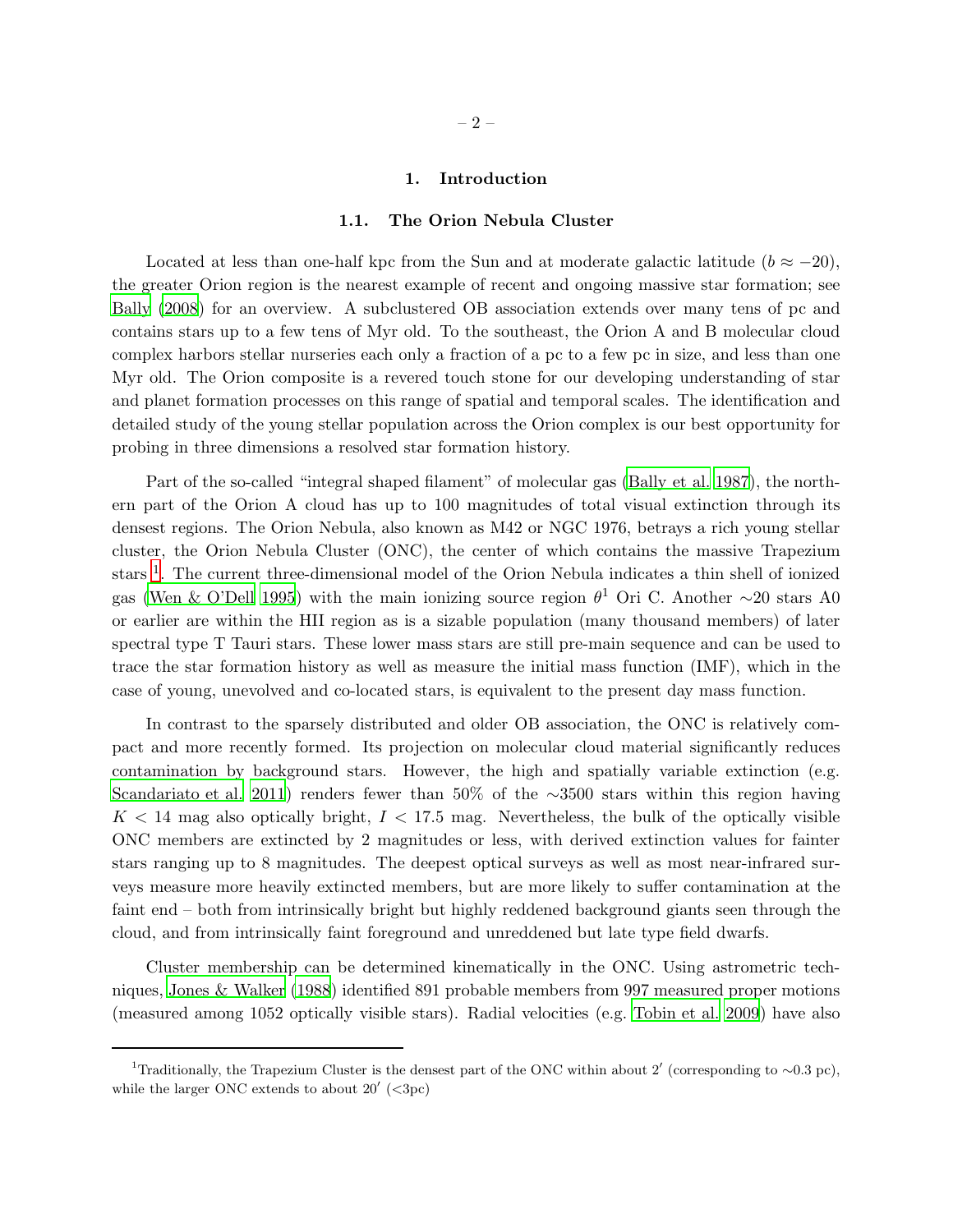been used to establish cluster membership. High precision three-dimensional space motion data from these and other ongoing investigations can be combined with precise cluster distance estimates [\(Jeffries 2007;](#page-17-2) [Kraus et al. 2007](#page-17-3); [Hirota et al. 2007](#page-17-4); [Sandstrom et al. 2007](#page-19-5); [Menten et al. 2007](#page-18-0)), to study the cluster structure and dynamics and test theories for formation and evolution of dense clusters in molecular clouds. Additional observation and analysis work in this area is needed.

The ONC contains a broadly populated stellar mass function extending from a single massive (late-O type) star all the way down to low-mass stars (having late M types) and into the sub-stellar mass regime of brown dwarfs (likely L and T type), as well as planetary mass objects remaining to be spectrally typed and identified as such. With a mean stellar age for the optically visible stars of less than 2 Myr [\(Herbig & Terndrup 1986](#page-17-5); [Hillenbrand 1997](#page-17-0); [da Rio et al. 2010](#page-19-0); [Reggiani et al.](#page-18-1) [2011\)](#page-18-1), the ONC is not only one of the largest but also one of the densest ( $\sim 10^4$  stars pc<sup>-3</sup> in the inner cluster; [McCaughrean & Stauffer \(1994](#page-17-6)); [Hillenbrand & Hartmann \(1998](#page-17-7))) nearby star forming regions. The ONC population was used to demonstrate definitively that it is possible to form both high and low mass stars as well as brown dwarfs in the same  $\langle 0.1 \rangle$  pc region. From the lower mass stars, the estimated current star formation rate is  $\sim 10^{-4} M_{\odot}$  per year [\(Hillenbrand](#page-17-0) [1997,](#page-17-0) hereafter H97).

The H97 study of the ONC employed optical spectroscopy and photometry to individually de-redden and locate over 900 stars on the H-R diagram, enabling estimation of their masses and ages via comparison to pre-main sequence evolutionary tracks. Work by [Luhman et al. \(2000](#page-17-8)), [Slesnick et al. \(2004](#page-19-6)), [Riddick et al. \(2007b\)](#page-18-2) and [Weights et](#page-19-7) al. [\(2009\)](#page-19-7) increased the spectroscopically studied sample, employing optical and near-infrared spectral classification techniques. [da Rio et al.](#page-19-0) [\(2010](#page-19-0)) and [da Rio et al. \(2012](#page-19-1)) estimated spectral types for M-type stars from narrow band photometry, as discussed in more detail below. Additional studies such as those of [Hillenbrand & Carpenter](#page-17-9) [\(2000](#page-17-9)), [Muench et al. \(2002](#page-18-3)), [Lucas et al. \(2005](#page-17-10)), and [Andersen et al. \(2011](#page-16-2)) used photometric techniques rather than spectroscopic, and arrived at IMF estimates that are useful in a statistical sense but do not determine masses and ages for individual stars. The general consensus from the above studies is that the ONC IMF rises from the highest masses to sub-solar masses, realizes a flattening in the  $0.5 - 0.6M_{\odot}$  regime, and peaks in the  $0.2 - 0.3M_{\odot}$  regime before turning over throughout the sub-stellar (brown dwarf) mass range. There is some discrepancy as to the exact form of the IMF below the peak and turnover in this cluster (and in many other young clusters). Increased spectroscopic samples as well as improved understanding of contraction models at young ages will be required for progress on the IMF in the low mass stellar and sub-stellar domain.

Recent reviews of the ONC region are those by [Muench et al. \(2008](#page-18-4)) on the stellar population and historical distance measurements, and by [O'Dell](#page-18-5) et al. [\(2008](#page-18-5)) on the local ONC interstellar medium including circumstellar structures. The ONC stellar population has been the sample of choice for investigations of various stellar and circumstellar phenomena, in addition to the IMF studies described above, in part because it is the nearest and youngest example of an entire stellar/sub-stellar mass spectrum. Recent studies of circumstellar dust and gas include those of [Megeath et al. \(2012](#page-18-6)), [Mann & Williams \(2009](#page-17-11)) and [Ricci et al. \(2008](#page-18-7)), of disk accretion include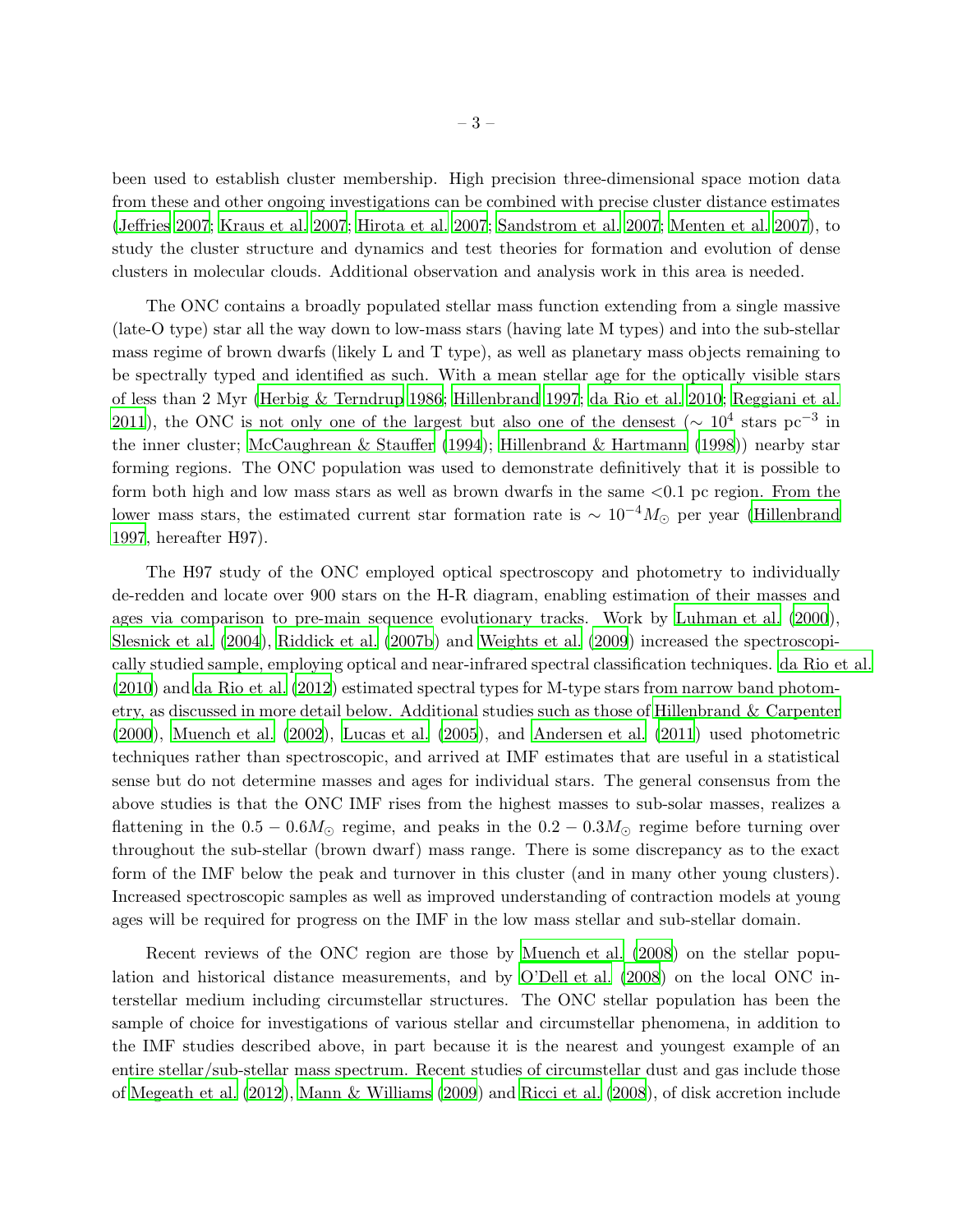[Manara et al. \(2012](#page-17-12)) and [Sicilia-Aguilar et al. \(2005\)](#page-19-8), and of variability-disk connections include Morales-Calderón et al. (2012). Recent studies on stellar properties include topics such as rotation and disk-rotation connections [\(Rhode et al. 2001;](#page-18-9) [Carpenter et al. 2001;](#page-16-3) [Herbst et al. 2002;](#page-17-13) [Herbst & Mundt 2005;](#page-17-14) [Rebull et al. 2006](#page-18-10); [Cieza & Baliber 2007](#page-16-4)), lithium depletion [\(Palla et al.](#page-18-11) [2007\)](#page-18-11), coronal activity/flaring [\(Feigelson et al. 2002;](#page-16-5) [Getman et al. 2008](#page-16-6); [Prisinzano et al. 2008\)](#page-18-12), stellar abundances [\(Cunha & Smith 2005](#page-16-7)), magnetic fields [\(Petit et al. 2008\)](#page-18-13), and multiplicity (e.g. [Simon et al. 1999](#page-19-9); [Reipurth et al. 2007](#page-18-14); [Kohler et al. 2006\)](#page-17-15).

#### 1.2. Motivation for Further Spectroscopic Study

There is still great interest in improving our knowledge of stellar and circumstellar properties within the ONC. As described above, the H97 paper and its accompanying database have been used in subsequent years by many other investigators studying e.g. the stellar/sub-stellar IMF, the age distribution and star formation history, stellar/sub-stellar angular momentum evolution, circumstellar disks and disk evolution, accretion, magnetic activity, lithium, as well as other properties of young stars in the ONC. Recent examples of major surveys of the ONC with forefront facilities that reach unprecedented depth across the electromagnetic spectrum, include those from X-ray (with Chandra; PI E. Feigelson) to optical (with Hubble; PI M. Robberto) to mid-infrared (with Spitzer; [Megeath et al. \(2012\)](#page-18-6)) and finally to millimeter (with the SMA and CARMA interferometers). Synoptic photometric monitoring studies by various groups at optical and infrared wavelengths (e.g. Morales-Calderón et al. 2011) continue.

Nearly all of these previous analyses and new surveys are limited in their analysis phases, however, due to lack of completeness of the ONC spectroscopic survey. Critically important is that due to the wide range in line-of-sight extinction values to individual stars, spectra are necessary for de-reddening and thus derivation of extinction estimates, and for subsequent placement on the HR diagram from which stellar quantities such as stellar luminosity, stellar radius, and (further guided by theory) stellar age and mass, angular momentum, etc.

The optical color-magnitude diagram for the ONC suggests that the H97 optical photometric database is sensitive down to the hydrogen burning limit for stars less obscured than 2 magnitudes of visual extinction and younger than 1 Myr (e.g. [da Rio et al.](#page-19-0) [2010](#page-19-0), H97). Infrared surveys extend well into the brown dwarf regime with the stellar-substellar boundary identified at spectral type M6.5 given the age of the ONC. While several thousand young objects are known, only about 63% of the ∼1500 stars with I < 17 mag had spectral types following the H97 study (and only about 5% before). Considering both optical and infrared-only sources in the region, less than 25% of the total number of known sources have had their spectral types determined. While infrared spectroscopy will be required in order to obtain a complete spectroscopic census of the ONC stellar population, optical spectral types can be obtained for several hundred more objects than have been published thus far.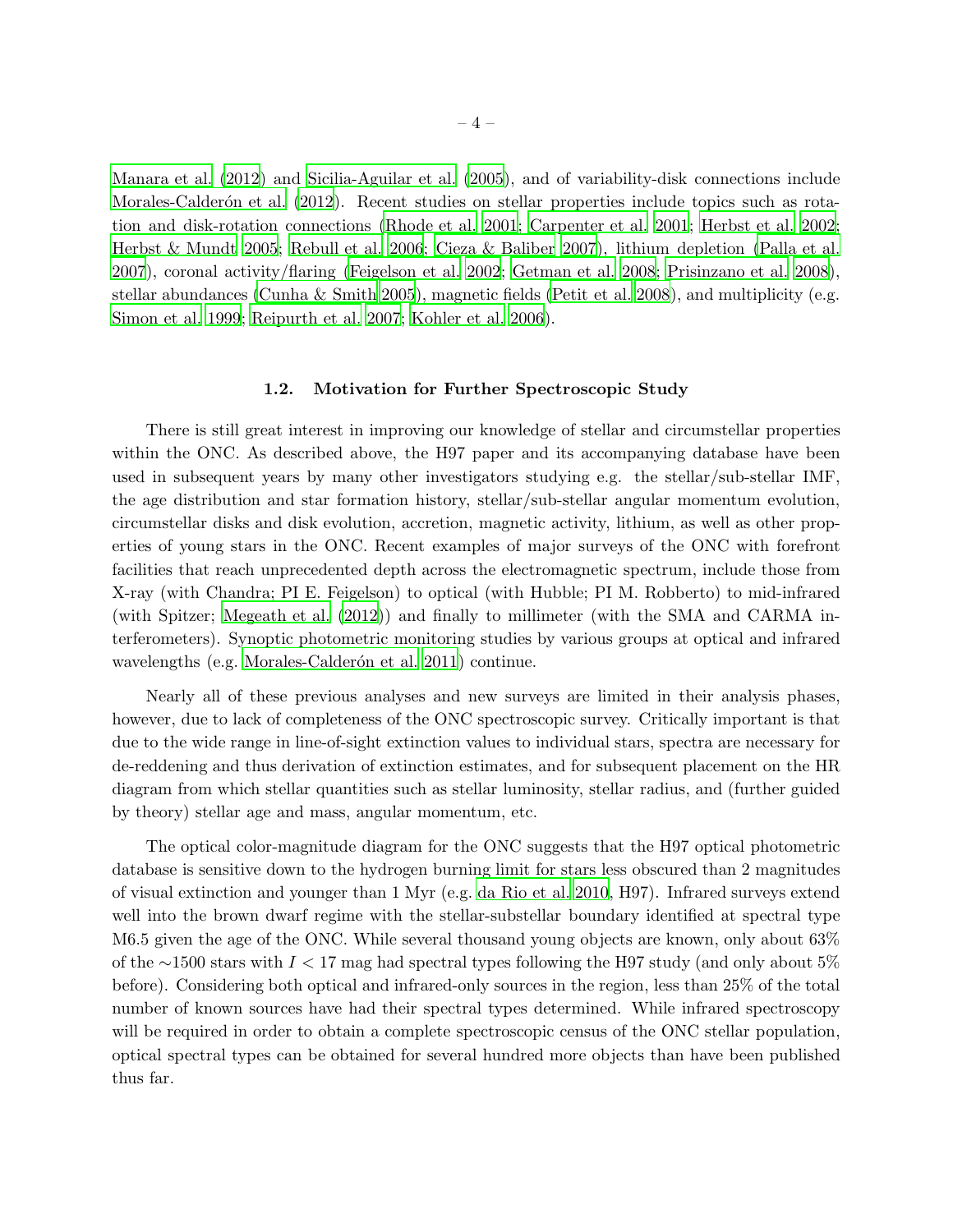The present work aims to enhance the H97 optical spectroscopic census. By completing our optical study of the stellar population, it will be possible for other authors to revisit interests in many of the above goals.

#### 1.3. Optical Spectral Typing and Challenges in the ONC

Spectral type is a key characteristic of any star, and spectral typing is a typical first step in estimating the stellar effective temperature. This can lead, in combination with other data or assumptions, to derivation of other stellar quantities. The optical wavelength range is important for spectral typing because it contains a rich set of molecular and atomic absorption features that are temperature dependent. M type stars, which dominate the mass function, are characterized by metallic oxide TiO and VO bands. These molecular features diminish at hotter temperatures with mid-K and earlier stars classified using atomic line strengths and ratios involving e.g. Ca I and Fe I. Reliable surface gravity signatures include the shapes of some of the molecular bands as well as the strength of the Na I doublet  $(\lambda \lambda 8183, 8194 \text{ Å})$  for spectral types later than M2. For earlier type stars, most reliable surface gravity indicators lie blueward of our spectral coverage.

Relevant to the ONC, spectral types can be determined largely independent of reddening and nebular emission when these effects are modest, though in extreme cases they do bias or even hinder the analysis. For late type spectra, the ratios of the depths of metal oxide wavebands are not significantly affected by low reddening and the possibility of reddening can be taken into account when assigning types. Nebular emission, specfically from low Balmer (e.g.  $H\alpha$ ) and high Paschen lines as well as the Paschen continuum can also affect the spectral typing process or even prevent it in extreme cases, especially for faint objects or if background subtraction (a combination of terrestrial sky and ONC nebular backgrounds) is ineffective. For late type stars the TiO and VO bands are generally strong enough such that the effects of minor nebular emission can be overcome. For earlier spectral type stars, however, strong nebular contamination is more problematic for spectral typing.

A final effect is that of non-nebular continuum and emission lines that are associated in young stars with disk-to-star accretion processes. Spectral typing can be influenced by non-photospheric contributions to emergent spectrum and in extreme cases the spectrum is accretion-dominated.

### 2. New Optical Spectroscopic Observations

We obtained low-resolution optical spectra in 15 configurations with the HYDRA multi-object spectrograph on the 3.5m WIYN telescope at Kitt Peak during two runs in 2006-2007. We also used the (now decomissioned) Norris multi-object spectrograph on the 5m Hale Telescope at Palomar in 1999 to obtain 1 configuration on the ONC at the very end of a night allocated to another program. HYDRA consists of a 1024x2048 CCD fed with 99 fibers, each with a 2″ aperture (Barden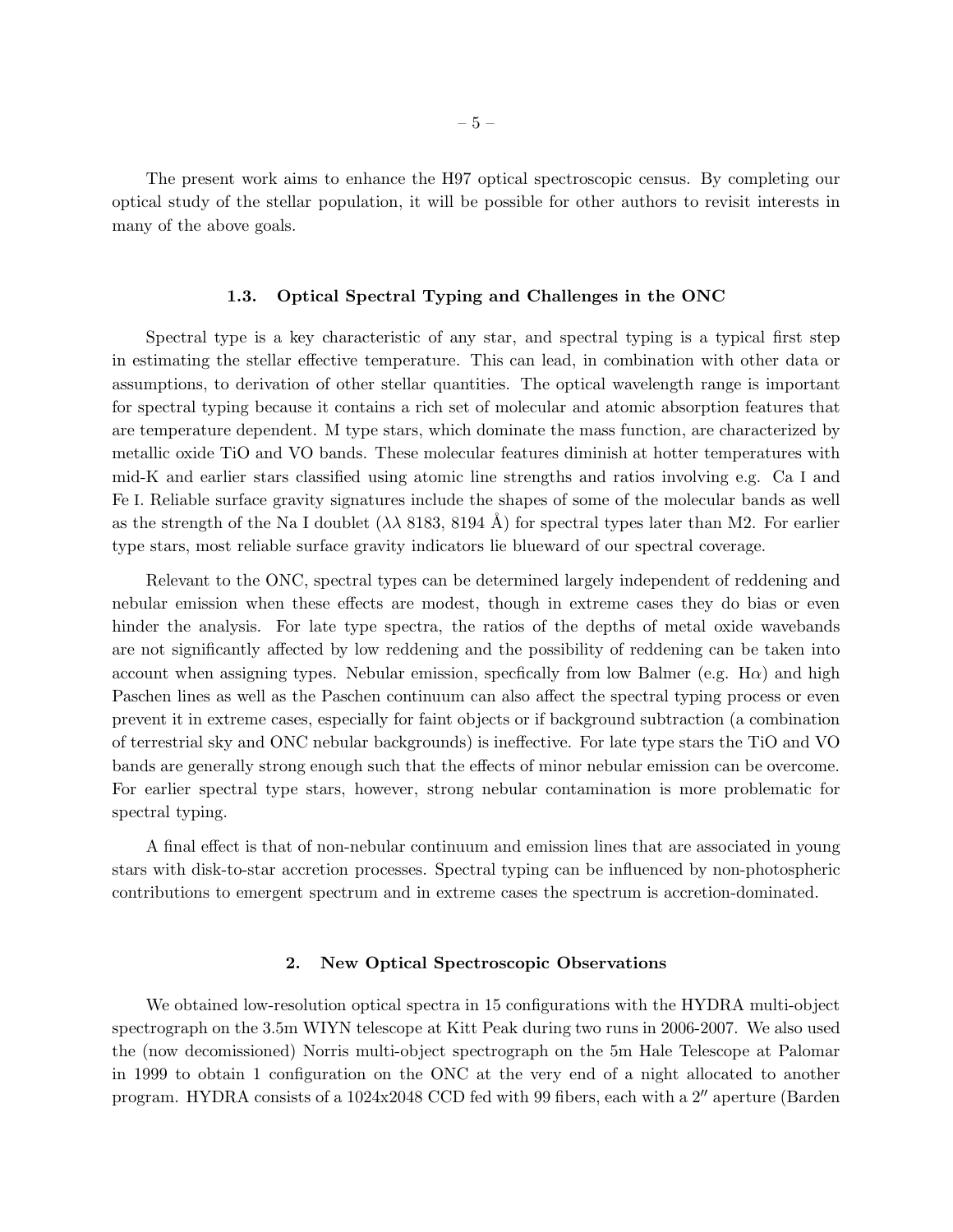& Armandroff 1995). The field size is 60′ in diameter. We used the 316 l/mm grating blazed at 7500 Å setting of the bench spectrograph and the GG-495 filter to obtain spectra from 5000-10000 Å at  $R \sim 1500$ . Norris consisted of a 2048x2048 CCD illuminated with 176 fibers, each with a 1. ′′5 aperture (Hamilton et al. 1993). The field size was 20′ in diameter. Our Norris observations were obtained with the 600 l/mm grating blazed at 5000 Å to produce 54 Å/mm dispersion (1.3) Å/pixel). The spectral range is 6100–8750 Å at  $R \sim 2000$ .

Table 1 contains the observation log. Fiber assignments were prioritized based on ancillary information such as existence of a published rotation period, exhibition of large amplitude variability, and proper motion membership probability; however, our data set is sizable and deep enough that these original prioritization criteria are not a significant bias. Both instruments were configured to maximize the total number of quality science targets and minimize the number of repeated spectra. However there are many cases of multiple observations of the same object. This is useful mitigation against sky subtraction challenges and also provides independent assessment of spectral types.

In each fiber configuration, between 30–120 fibers were assigned to a stellar position and between 13–54 fibers were assigned to sky positions. The set of observations for each configuration includes a long exposure on-target, a shorter sky exposure offset  $6'' - 10''$  from the target position, and a set of dome flats and comparison lamps exposures. The nearby sky exposure permits accurate correction for nebulosity, which is spatially variable and hence not accurately represented in averaged spectra of all in-field sky fibers. During our Norris observations we obtained three on-target and one offset sky integration. During our HYDRA observations the number of on-target and sky position integrations varied. Total exposure times are listed in Table 1.

# 3. Raw Data Processing and Spectral Extraction

The observations were reduced using custom routines written in IDL. The bias level was corrected in each image using the CCD overscan region and the flatfield correction appropriate to each fiber was applied. The trace of each fiber on the detector was determined using the dome flat with the absolute position of each fiber independently derived for each individual exposure. Cosmic rays were corrected by identifying deviations from the illumination profile across each fiber on the detector. Scattered light was accounted for by fitting a spline to pixels between fiber positions. The counts in each fiber were re-sampled onto a sub-pixel scale across the dispersion axis to ensure that the extraction window remained constant for each separate on-target, sky, and flat exposure within a given configuration. Background counts were subtracted for each fiber based on the counts between fiber positions.

The spectrum from each fiber was extracted using a window approximately 1.5 times the average fiber FWHM on the detector, or 5 pixels in the HYDRA spectra and 6 pixels in the Norris spectra. The 2nd-order wavelength solution (a FeAr lamp for the Norris observations and a CuAr lamp for the HYDRA observations) was calculated independently for each fiber. We obtained final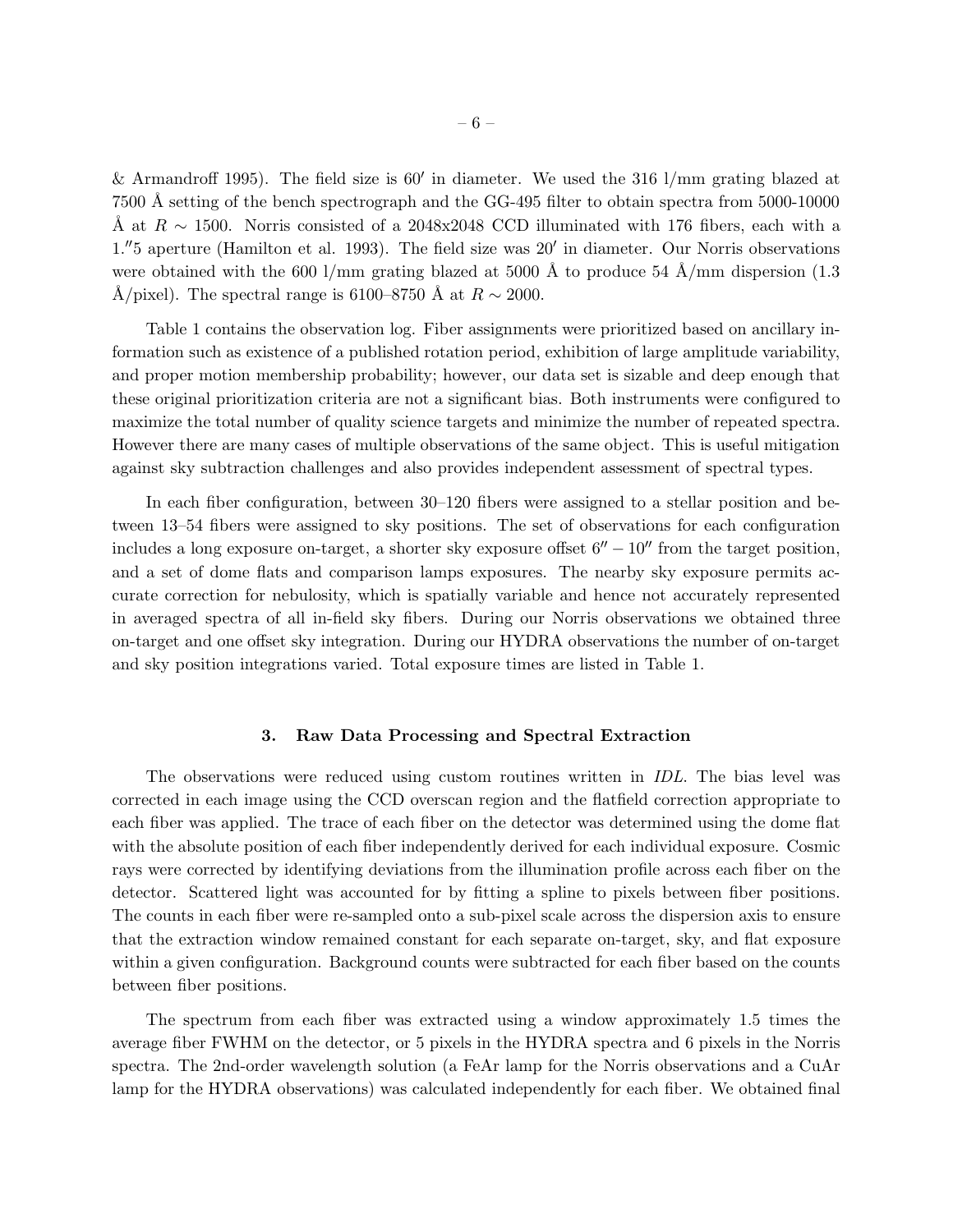spectra by summing the counts extracted for a given fiber from each on-target integration and correcting for sky and nebular emission by subtracting the counts extracted for the same fiber in the sky exposure, scaled to the difference in observing times. In several configurations the sky emission was scaled by an additional 10–20% to account for changes in the sky transmission. A master sky spectrum was created for each fiber configuration by combining the spectra obtained from all fibers assigned to the sky, accounting for fiber-to-fiber sensitivity differences. Changes in the sky emission could be accounted for by comparing the master sky spectrum to that obtained in individual on-target and sky integrations.

Figure [1](#page-20-0) shows the distribution of signal-to-noise for the data set, separated by fiber configuration. Despite the significant variation in data quality among the configurations (due to weather; see Table 1), overlays of spectra of the same object repeated in different fiber configurations show remarkable agreement in the continuum slope. That stated, some configurations are generally poor (e.g. M1) while others (such as f2c and f1d) are quite good and these quality factors are taken into account when assigning final spectral types.

In total we obtained 936 spectra, of which 707 were unique objects and 229 were duplicates of the same star obtained in more than one fiber configuration. In some cases the duplication was intentional due to poor signal-to-noise in the first obtained spectrum. In other cases, fibers that could not be assigned to previously unobserved targets were assigned to stars with existing spectra rather than random sky positions. When we have more than one spectrum, we typically have 2, but in a few cases 3-6 different spectra of the same star were obtained.

## 4. Analysis

Stellar spectral types, spectral type ranges, or spectral type limits are derivable for 619 unique stars based on photospheric absorption lines. An additional 88 unique stars were observed, but no spectral type could be ascertained. The unclassifiable spectra were either low signal-to-noise ratio (the minority) or dominated by contamination from bright nebular continuum and/or strong line emission (the majority) that could not be removed using our sky subtraction techniques. A small fraction, however, are extreme accreting objects in which the continuum excess and line emission is similar to nebular contamination, but originates in the circumstellar environment. In cases of strong Ca II triplet emission the two possibilities can be distinguished, but in neither scenario can an underlying spectral type be determined. Consistent with convention, the objects lacking absorption features but having strong Ca II triplet emission are noted as "cont+emis".

Figure [2](#page-21-0) shows distributions of I-band magnitudes taken from H97 for all stars analyzed in that paper, as well as for the subset that had spectral types at that time, and also for those that are spectral typed in this work. The distributions are somewhat similar but the new set of spectra is biased towards the fainter end of the magnitude distribution. In this section we discuss the spectral classification process including its sensitivity to effective temperature and surface gravity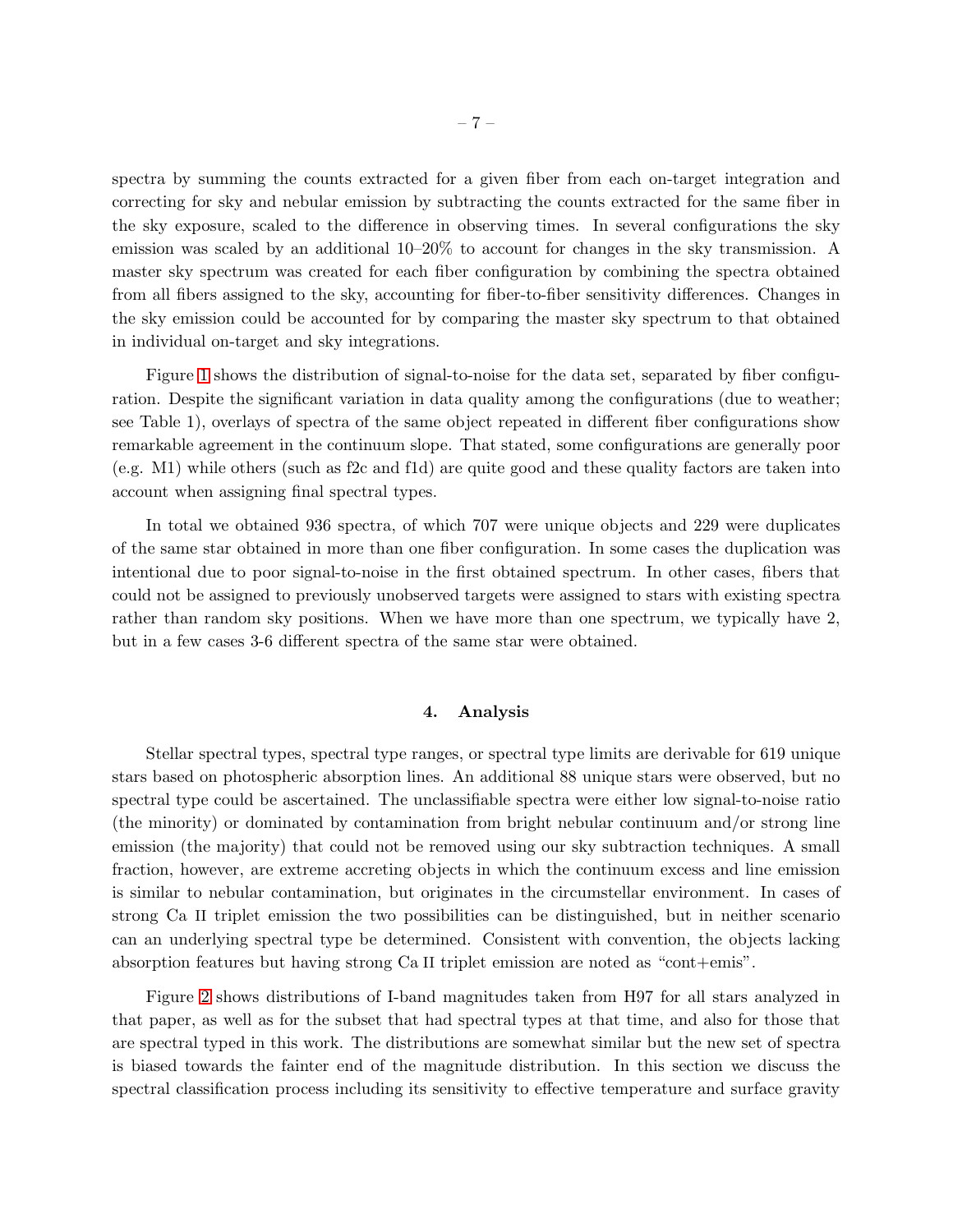(Section 4.1), then our quality control procedures (Section 4.2). Our results are presented in Table 2 (Section 4.3). Finally we discuss the Ca II emitters which exhibit unambiguous evidence for disk-to-star accretion (Section 4.4).

#### 4.1. Spectral Classification Procedure

To classify the spectra we follow the same procedures as are described in Section 3.3 of H97. Specifically, the classification was performed using spectral indices to measure feature depths, in the spirit of O'Connell (1973), and followed up by visual examination of the data. For each feature, 30 A wide bandpasses were used in creating spectral strength indices from defined on-feature and offfeature wavelength ranges; average fluxes over these bands were calculated. [Riddick et al. \(2007a](#page-18-16)) give a thorough description of the relevant molecular and atomic features and their behavior with temperature and surface gravity, as well as the challenges and pitfalls in classifying young stars associated with star formation regions. These effects include accounting for the observational influence of low surface gravity, accretion, large and variable reddening, and nebular contamination in the classification process.

The vast majority of the stars in the optically visible ONC sample are young late K and M type stars. For their classification metal oxide bands were used: four of TiO (λ6760, λ7100, λ7800,  $\lambda$ 8465) and two of VO: ( $\lambda$ 7445,  $\lambda$ 7865). These prominent bands are mainly temperature sensitive, making them ideal for the spectral classification. Figure [3](#page-22-0) shows a sequence of K and M-type spectra from the WIYN/HYDRA and P200/Norris datasets. The TiO absorption bands used to initially classify the stars are indicated. Stars earlier than mid-K do not have strong TiO features and atomic line ratios were used, such as Ca I  $\lambda$ 6162 vs. Na I  $\lambda$ 5892 for F2-K7 stars, Ca I  $\lambda$ 6162 vs. Mg I λ5175, upper Paschen lines, and other Ca I and O I lines for A0-F0 stars. Spectral typing for stars earlier than late-K is best done blueward of our spectral range.

Classifying our red spectra quantitatively first involved two dimensional plots of spectral feature index pairs such as: TiO  $\lambda$ 6760 vs TiO  $\lambda$ 7100, TiO  $\lambda$ 7100 vs TiO  $\lambda$ 7800, and VO  $\lambda$ 7445 vs VO λ7865. These diagrams were used to initially bin the late type ONC stars by finding the spectral type along the standard star sequence that is closest to the position of the target star. Second, cubic equations were used to fit the standard sequence for each TiO band. The standard stars included those at medium spectral resolution from [Allen & Strom \(1995\)](#page-16-8) and [Kirkpatrick et al.](#page-17-16) [\(1991](#page-17-16)) extending up to M6 (near the brown dwarf limit) and [Kirkpatrick et al. \(1999](#page-17-17)) beyond this.

For the majority of stars, different feature strength ratios predicted consistent spectral types. However, using line or band indices gives only an estimate for the spectral type. Hence, after assigning preliminary spectral types by the quantitative analysis techniques described above, each spectrum was examined visually against a grid of the standard star spectra in order to verify and in some cases slightly modify the quantitative spectral types. This step was undertaken separately by two of the authors.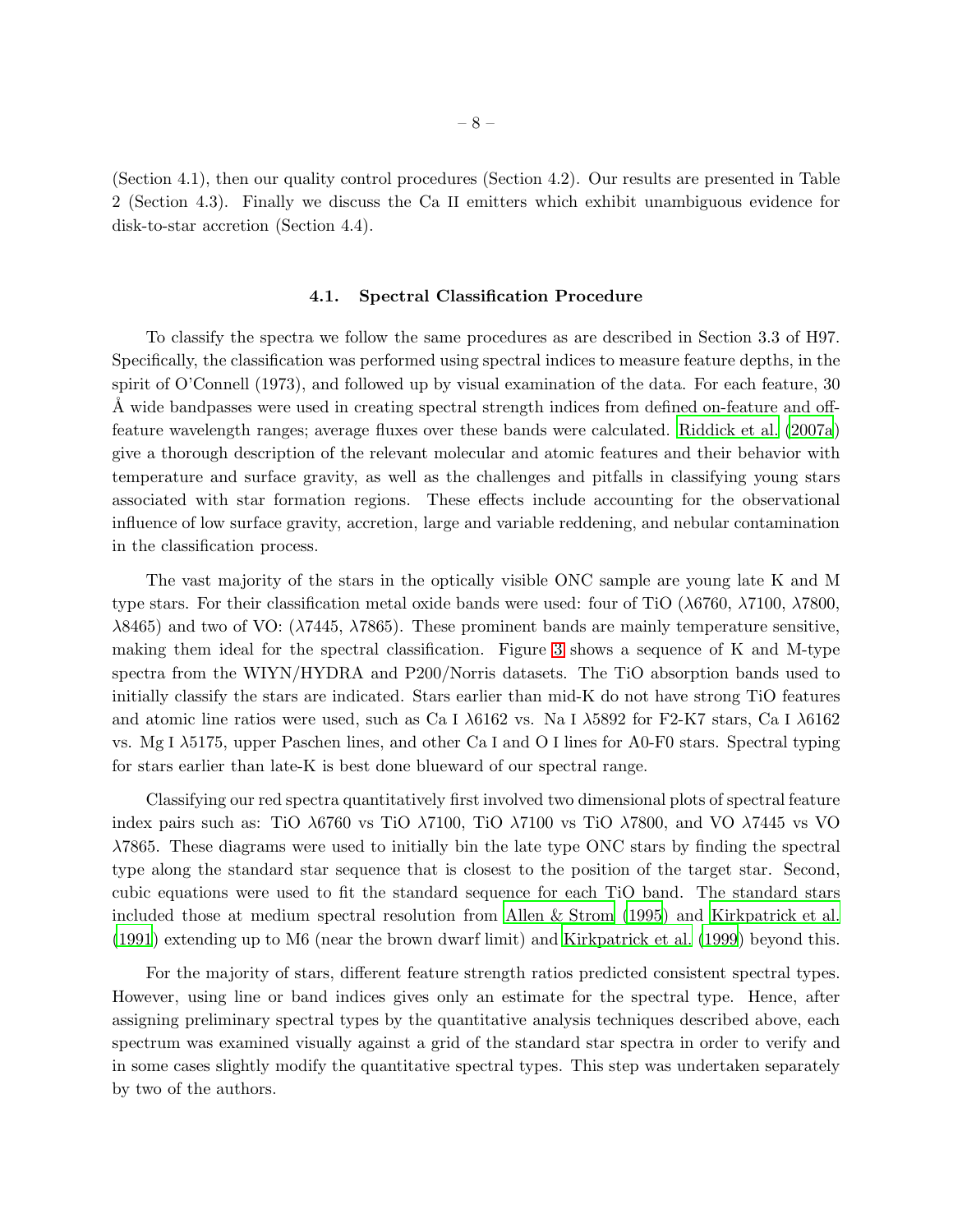Given the age estimate of the ONC, the stars were assumed to be dwarfs in the above quantitative classification methods, with surface gravity not explicitly taken into account for the initial classification. For spectral types later than about M5, however, there is a strong gravity dependence that must be considered in order to avoid classifying stars later in type than they really are. Since the TiO and VO bands acquire a distinct shape in proceeding from dwarf-like to giant-like surface gravities, particularly the red end of the TiO λ8465 band, this could be accounted for during the visual examination part of the process. Surface gravity effects are also seen in the strength of the Na I doublet  $(\lambda \lambda 8183, 8194 \text{ Å})$  at spectral types later than M2.

Indeed, being candidate pre-main sequence stars, our objects are expected to have surface gravities in between those of dwarf stars and giant stars, though closer to dwarfs. Thus following [Slesnick et al. \(2006a](#page-19-10)) who were themselves guided by the findings of Kirkpatrick et al. (1991), we investigated quantitatively the strength of the Na I  $\lambda$ 8190 doublet in our spectra. This feature weakens towards lower values of surface gravity (see Figure 7 of [Kirkpatrick et al. \(2008](#page-17-18)) for a demonstration). We show in Figure [4](#page-23-0) the same plot utilized by [Slesnick et al. \(2006b\)](#page-19-11) – their Figure  $4$  – of the gravity-sensitive Na I  $\lambda$ 8190 index vs the temperature-sensitive TiO  $\lambda$ 8465 and TiO  $\lambda$ 7140 indices. ONC stars later than spectral type ∼M2 typically exhibit the intermediate Na I λ8190 line strengths expected from young 1-2 Myr old pre-main sequence stars. Based on this Figure, we conclude that the vast majority of the stars M3 and later in our sample can be presumed ONC members given the consistency of their surface gravities with the assumed young age of the cluster. While a few of the M dwarfs could be interlopers along the line of sight with higher surface gravity, the ONC sample at  $I\leq 17.5$  mag appears to be largely uncontaminated by foreground dwarf stars.

For those late type stars with medium to high signal-to-noise ratio and that are not severely affected by nebular contamination (which can contribute strong lines in either the on-feature or off-feature band regions) or strong accretion (which can render observed spectra too blue relative to the expected slope for the spectral type), the quantitative method is reliable and robust to visual examination. For stars with a significant amount of reddening, low signal-to-noise ratio, or both, experimentation has shown that the quantitative technique is in fact more trustworthy than ab initio examination by eye. Indeed, for most early-to-mid M type stars, the spectral types adopted were generally those assigned quantitatively. For the late M types, by-eye examination was more rigorous with detailed attention to surface gravity effects needed for accurate classification. At earlier types, some adjustments to the quantitative types were made for nearly all FGK stars. These were at the 1-3 sub-class level for late K stars but more for the earlier types for which our red region spectra include narrow features that are only weakly varying with temperature, and therefore challenging for our coarse quantitative technique. Methods employing equivalent width measurement would be more suitable for quantitative analysis than our wide bandpass methods at these earlier spectral types. As reported above, not all of the spectra were classifiable.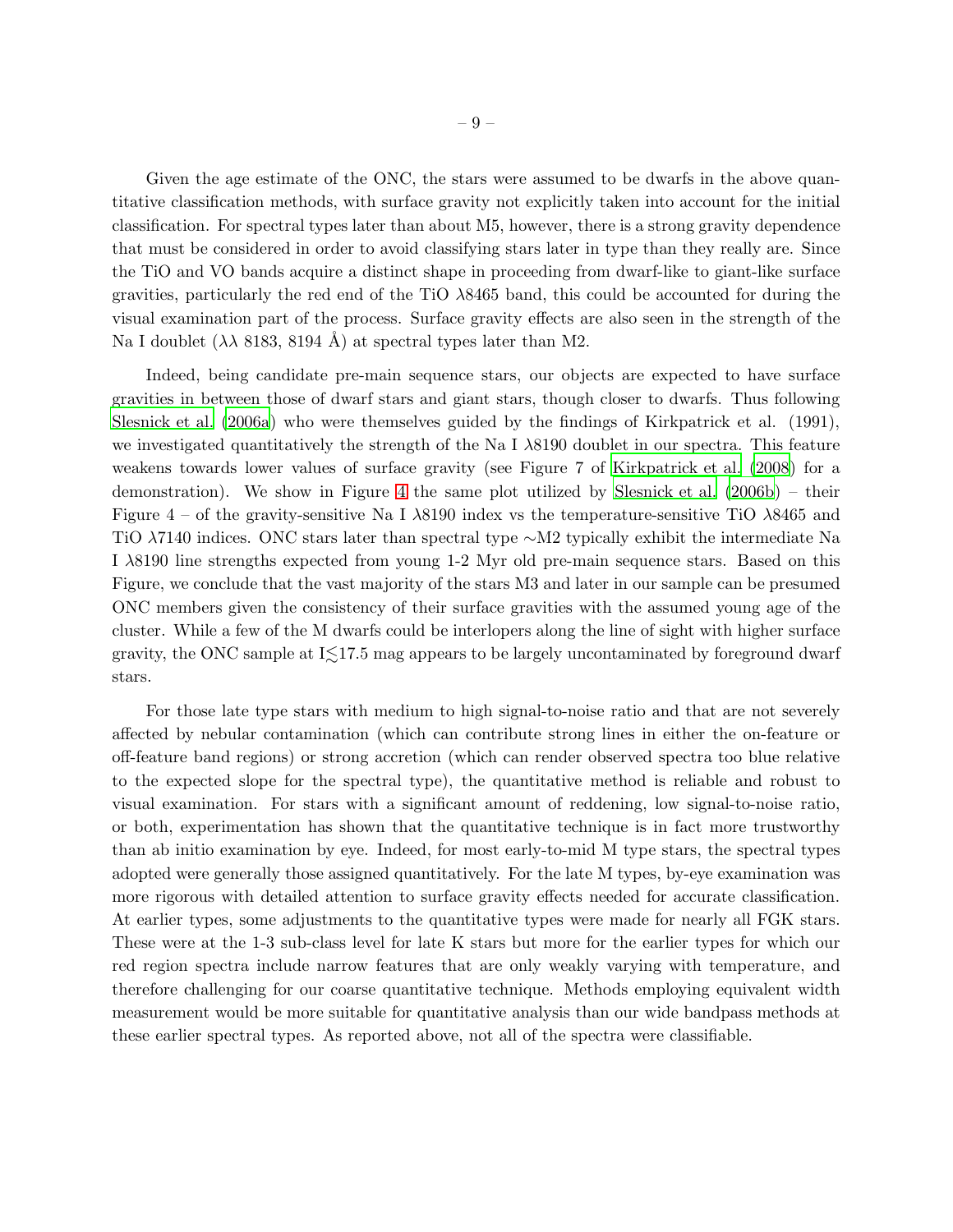### 4.2. Spectral Classification Quality Control

In order to assess the quality of the spectral typing, we can look at the sub-set of sources with more than one spectrum obtained and classified. As a reminder, we have 936 total spectra of 707 unique sources, of which 185 unique sources were observed more than once. Of these, only 89 sources have multiply derived spectral types; the remainder have only one or zero of the multiple spectra classifiable (due to either signal-to-noise or nebular contamination issues). Among the 89 stars, 78 have two classifiable spectra and 10 have three classifiable spectra. One source, H3132, had six spectra obtained of which five are classifiable. The range in the resulting, independently derived, spectral types has a median value of just one sub-class with standard deviation less than two sub-classes. Of the 89 repeated sources, 52 are typed within one sub-class and 71 within two sub-classes. The outliers with larger discrepancies tend to be G or K stars where accurate spectral typing is more difficult from red wavelength data. Notably, H3132 exhibited a range of only one subclass among the types derived from the five different spectra, which were independently classified as M5.5, M6, M5, M5.5, and M5. It is thus clear that in the presence of good data and minimal complications from astrophysical effects, the methods are robust.

However, a number of systematics are present in the Orion Nebula Cluster region that can affect the spectral types. The main one is the accuracy of the sky/nebula subtraction. Some of our spectra have a blue SED but also late-type spectral features, which indicates that some nebular contamination remains. Although this slope/spectrum discrepancy can be seen in rapid accretors as well, the Orion Nebula itself predominantly causes the effect in our data sets. Several of the multiply observed stars with large spectral type discrepancies are cases in which one spectrum has much better sky subtraction than the other. For these stars it is easy to see that the later spectral type is the more appropriate one; however, other cases may exist where we have only one spectrum and have classified a star too early, e.g. G or K type, when it is really dominated by nebular continuum that if accurately subtracted would yield a later spectral type. As noted above, the presence of a strong accretion continuum can similarly make a spectrum appear blue as well as fill in the atomic absorption lines, resulting in a spectral classification that is biased earlier than the true type and we may indeed have some of these cases. Another complication to accurate spectral typing is reddening. While we believe our methods are able to account for modest amounts of reddening, it is possible that in extreme cases there are systematic effects that enter and cause larger than average spectral type errors. A final worry is the possible presence of cool spots, similar to those seen on older non-accreting but still active young stars. These could either produce or enhance late type features on the red side of our spectral range, leading to a bias towards a later spectral type assignment than truly characterizes the underlying star. In summary, one or more of the above astrophysical effects could be present and therefore there are possible spectral type biases in both directions.

Finally, we note that for comparison purposes we also ran our spectra through the distributed "SpTclass" software developed by Hernandez (2005). We found that the combination of spectral resolution and signal-to-noise effects, plus perhaps the lack of flux calibration in our dataset, ren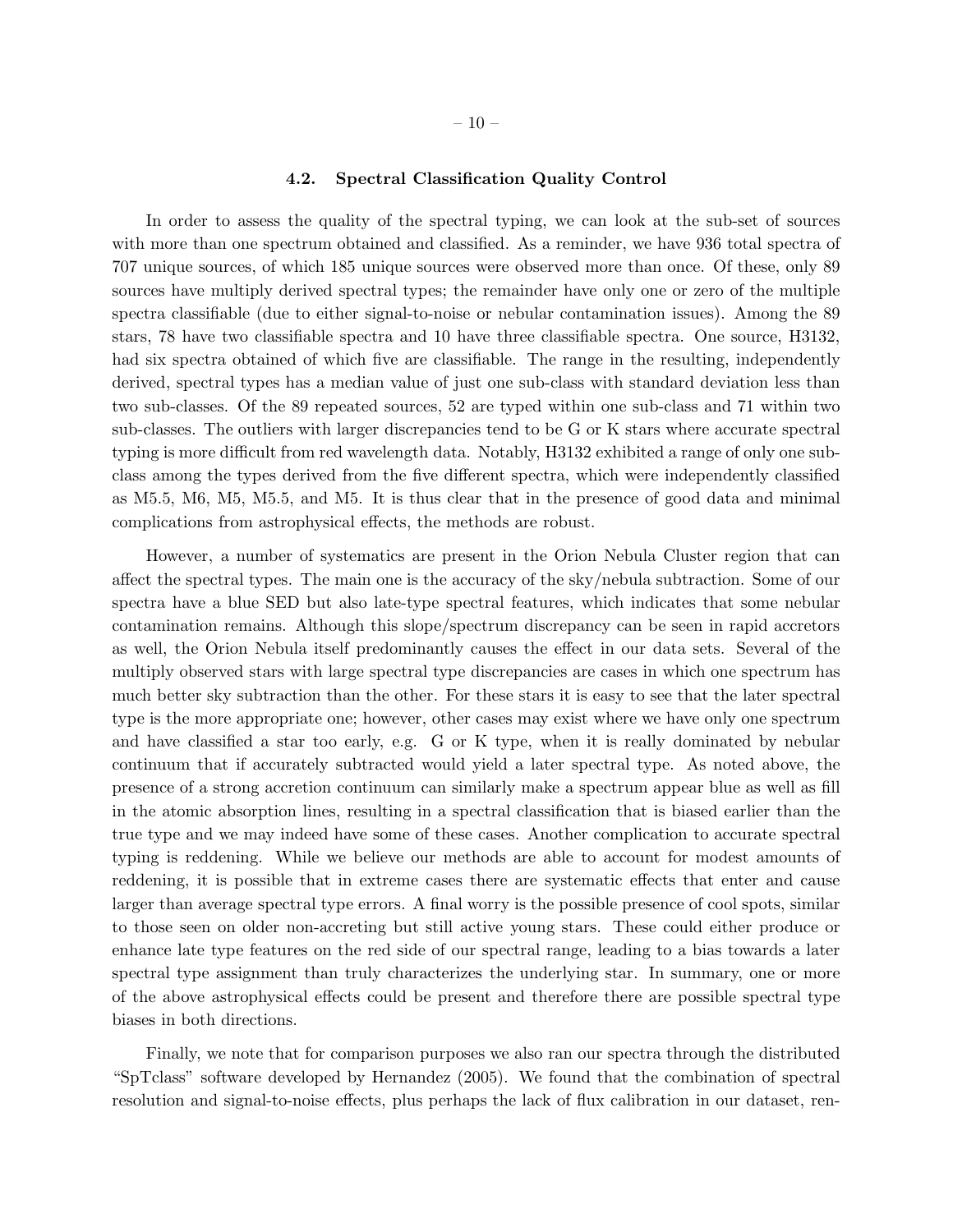dered the SpTclass results suspect. Specifically, the results are somewhat degenerate for stars we classified by hand as F through K7 stars, with little useful output. Even for the standard stars in this spectral type range there was quite a lot of scatter and a bias in the F, G, and early K range for SpTclass to classify stars much later than their true types; in the K5-K8 range, however, there was good agreement. For the later type objects, M0-M9, we found a systematic offset in both our object classifications and tests with standard stars of approximately 2 to 2.5 spectral subtypes, now in the sense that the SpTclass results were too early compared to the actual spectral type. We believe that this comparison demonstrates the need to classify stars relative to a grid of standards taken with identical or similar equipment. Furthermore, as our spectra are not flux-calibrated having been taken with fibers rather than slits, there may be an additional explanation for the systematic effects reported above if the assumptions of the SpTclass software regarding continuum shape are being violated in our dataset. Regardless of any specific SpTclass biases, our experience suggests general caution when considering automated techniques for spectral classification, though they may be very useful when applied to data sets consistent with their development or in less challenging spectroscopy environments than the ONC.

### 4.3. Spectral Type Results

The final spectral types for our ONC sample are presented in Table 2, where 555 are from the new WIYN/Hydra data and 99 are from the new Palomar/Norris data, with 35 stars classifiable in both spectral data sets. Our newly derived spectral types are on the same system as those in H97, having been assessed by the same author. Figure [5](#page-24-0) shows the run of apparent I-band magnitude with spectral type. The scatter at any given magnitude can be attributed to cumulative differences in foreground extinction, accretion continuum excess, and/or stellar radius. For 254 of the 619 stars, the spectral types are the first ever reported. An additional 63 stars have spectral types in other literature more recent than the H97 study and compilation, as cited in Table 2.

#### 4.4. CaII Emission Line Results

The strong continuum and line emission from the Orion Nebula combined with the difficulties of sky subtraction using multi-fiber instruments in high background fields such as the ONC, means that many of the emission lines traditionally used to diagnose accretion and outflow in T Tauri stars (e.g.  $H\alpha$  and other Balmer lines, [NII], [SII] and other forbidden lines) can not be used to identify such objects of interest among our sample stars. However, Ca II triplet  $(\lambda \lambda 8498\text{\AA}, 8542\text{\AA}, \text{ and } 8662\text{\AA})$ emission was identified by [Hillenbrand et al. \(1998](#page-17-19)) as being a robust accretion indicator in the ONC, even in the presence of strong nebular background since these high density Ca II lines typically are not seen in nebular spectra at low spectral resolution. With the line strengths and profile widths that are observed in young stars, Ca II triplet emission is attributed to accretion processes rather than to chromosphere activity that would produce weaker lines [\(Herbig & Soderblom 1980](#page-16-9);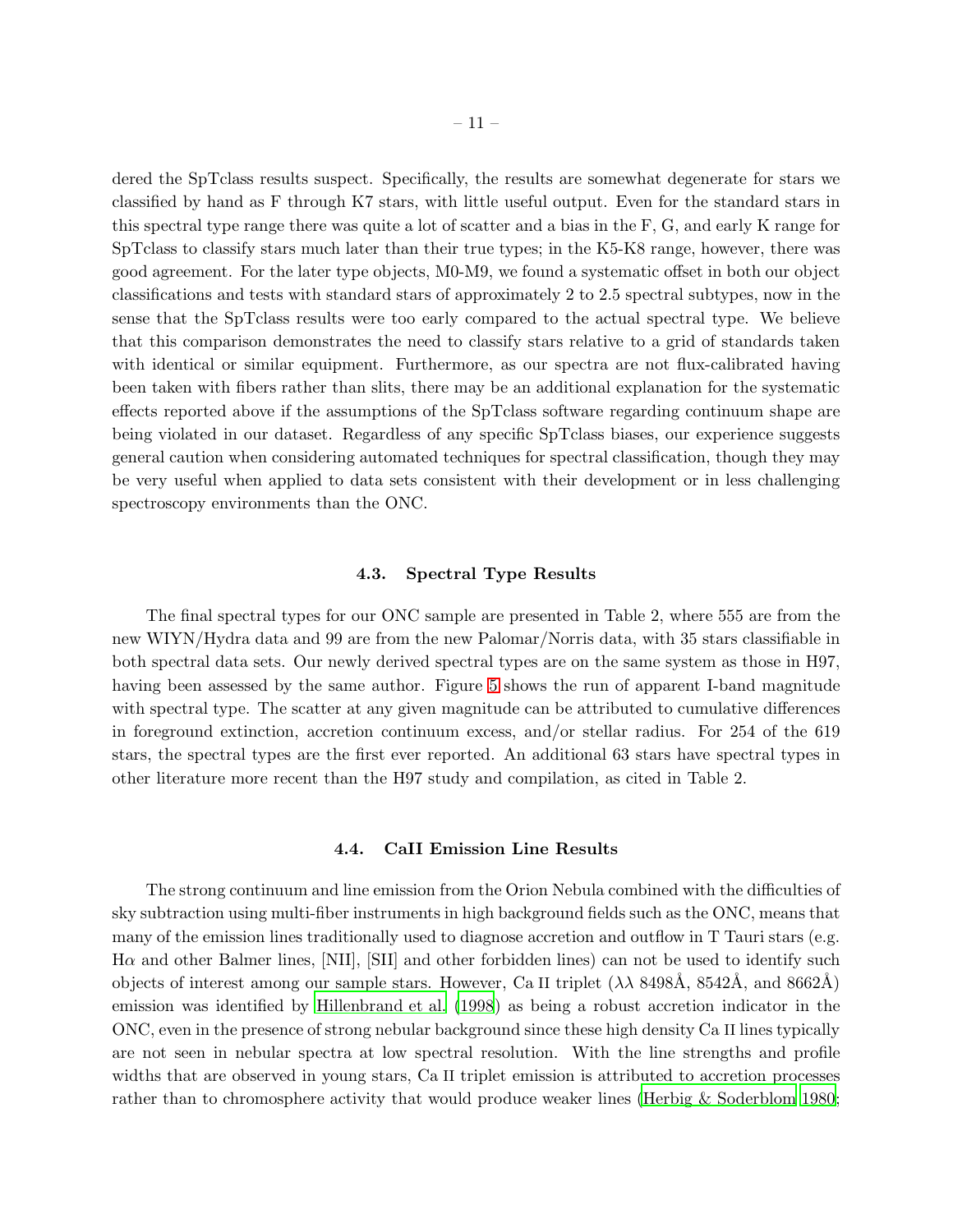[Hamann & Persson 1992;](#page-16-10) [Soderblom et al. 1993](#page-19-12); [Azevedo et al. 2006](#page-16-11); [Kwan & Fischer 2011](#page-17-20)). The physical conditions responsible for the emission appear to require high density,  $n_H \sim 10^{12}$  cm<sup>-3</sup> and moderate to low temperature,  $T < 7500$  K [\(Kwan & Fischer 2011\)](#page-17-20).

Approximately 20% of our stars exhibit Ca II triplet emission, consistent with the fraction reported in the earlier [Hillenbrand et al. \(1998](#page-17-19)) study. Figure [6](#page-25-0) shows some example spectra of strong, medium, and weak emitters which occur mainly among the late K and early M spectral types while Figure [7](#page-26-0) shows a histogram of the measured Ca II  $\lambda$  8542 (pseudo) equivalent widths. We measured equivalent widths using *splot* in IRAF for each of the Ca II triplet lines against the pseudo-continuum, as well as the nearby  $O<sub>I</sub> 8446$  Å line. Notes were made concerning the strength of the upper Paschen lines and whether the Ca II lines have significant H I contamination (plausibly from strong accretion, but more likely from incomplete nebular subtraction). Our identification of emitters has required that the Ca II line series either have the  $8542\text{\AA}$  line stronger than any  $8600\text{\AA}$ pure H I, or  $8498\text{\AA}$  stronger than  $8542\text{\AA}$ . Because the local continuum is significantly depressed for M-type photospheres relative to earlier spectral types, there is an expected spectral type dependence of the measured equivalent widths for a given constant Ca II line strength. We also note that many of the stronger emitters are variable among our several spectra, at a level up to 25%.

The range of equivalent width values in the ONC fully populates the range seen in other star forming regions. A linear relationship between Ca II triplet line flux and total accretion luminosity is now well-established in the literature (e.g. Muzerolle et al. 1998; Herczeg & Hillenbrand 2008; Dahm 2008). With knowledge of  $M_*/R_*$ , such measurements can lead to derivation of mass accretion rates. In the absence of stellar parameters, however, and with only equivalent widths rather then line fluxes (which would require either flux-calibrated spectra or contemporaneously obtained I-band photometry to mitigate errors due to variability) we can not derive accretion rates here. We can comment though, that the previously established correlations suggest that Ca II  $\lambda$  8542 equivalent widths in the range  $0.5-40$  Å for low mass stars correspond to accretion luminosities in the range  $10^{-5}$  to 0.1  $L_{\odot}$  and accretion rates from  $< 10^{-10}$  to  $10^{-6.5}$   $M_{\odot}/yr$ .

We conclude that a wide range of accretion rates characterizes the young ONC population. Once stellar parameters are better established for our sample, these several hundred young stars can be further investigated for correlations between accretion properties and stellar mass and age.

#### 5. Comparison with Previous Efforts

All spectral classification results that have been derived from previous spectroscopy for the H97 optical sample are presented in Table 2, along with the spectral types newly derived in this paper. The historical data is mostly from the H97 compilation, but also included are our own revisions and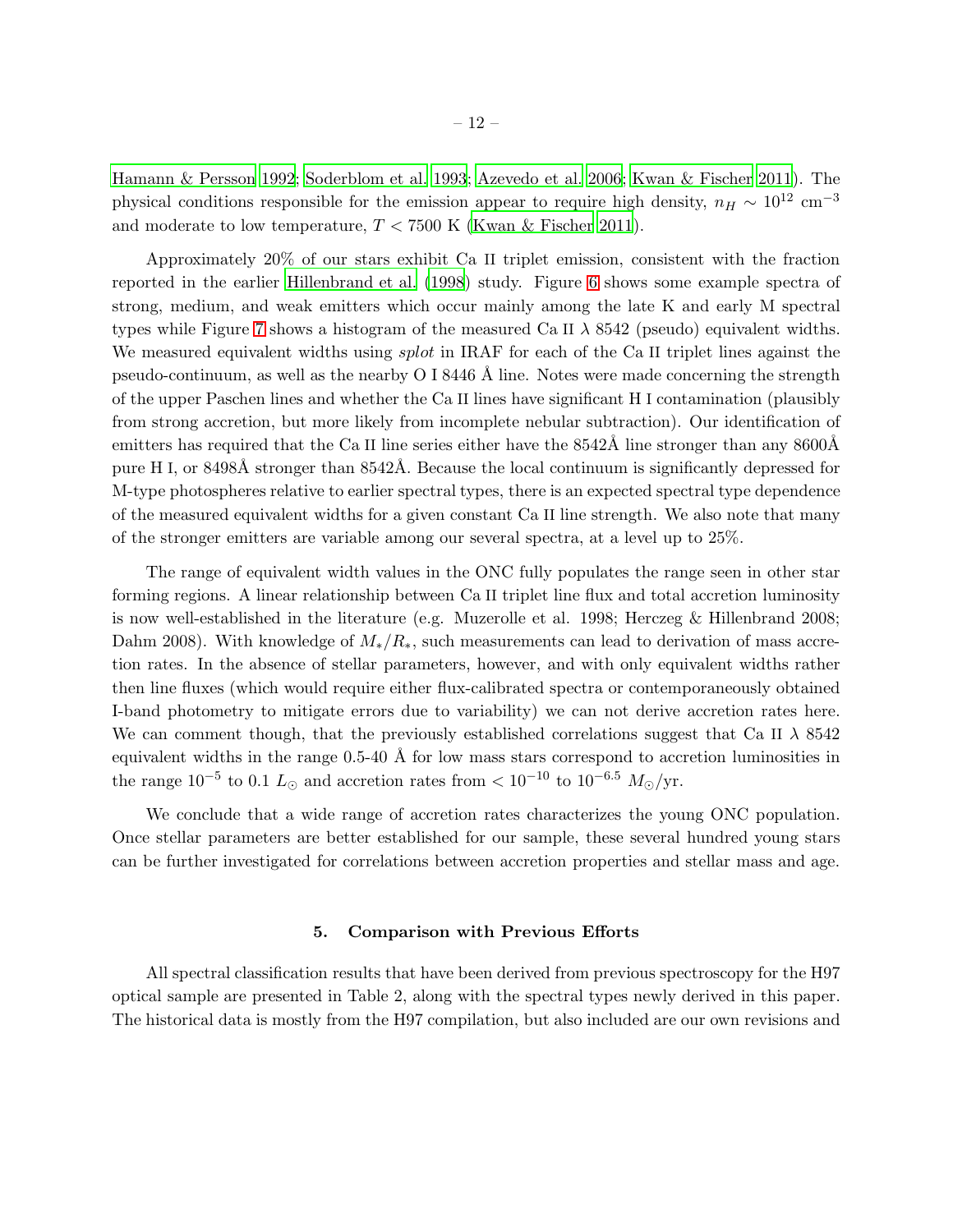updates based on that same spectral data set<sup>[2](#page-19-13)</sup> as well as more recent estimates of spectral types by e.g. Luhman & Rieke (2000), Lucas et al. (2001), Rhode et al (2001), Wolff et al. (2004), Slesnick et al. (2004), K. Stassun (private communication, 2005), Riddick et al. (2007), H.C. Stempels (private communication, 2009), Weights et al. (2009), Daemgen et al. (2012), and Correia et al. (2013) as referenced. We note that for the Weights et al. (2009), Riddick et al. (2007), and Lucas et al. (2001) papers it is not straight forward to associate the rounded or truncated coordinate naming system of the authors with objects in our list of interest, especially as the positions for nominally the same objects have changed for some sources between these various studies. We have done our best to match the reported spectral types for these low precision coordinate-based names to known objects within 2", where possible based on similarity of reported apparent magnitudes.

Spectral types from the sources listed above for stars that are fainter than the compiled H97 sample appear in Table 3. Note that unlike Table 2, the astrometry reported in Table 3 has varying precision. To the best of our knowledge, Tables 2 and 3 represent the complete list of spectroscopically determined spectral types for ONC stars. Additional photometric spectral types may be found in [da Rio et al. \(2010](#page-19-0)).

Considering now only Table 2, of the 1576 optically visible stars cataloged in H97, about 500 lacked a spectral type or any spectral type constraint at that time, while now just under 200 lack a spectral type estimate. Several tens of stars have only wide ranges or limits for their estimated types, that is, just constraints on the latest or the earliest type that is consistent with the observed spectrum. Many of the stars lacking adequate classification are in regions of bright nebulosity such that repeated observations at optical wavelengths have failed to yield a classifiable spectrum. Others are close companions to brighter stars and likewise have not had suitable spectra obtained.

### 5.1. Comparison to Hillenbrand (1997) Spectroscopic Types

As reported above, 619 stars are typed from our Norris and HYDRA data. While the observational focus of the new data acquisition was on those stars without previously determined spectral types, in practice we placed fibers on other ONC members rather than not assigning them at all. Thus the set of stars for which spectral types are derived in this paper overlaps significantly with those in the H97 paper. This enables comparison of results obtained with different equipment but using similar analysis methods

In the vast majority of cases there is remarkable agreement between the previously and presently reported spectral types, as can be seen from examination of Table 2. This is despite the known observational challenges and the likely influence of spectrophotometric variability due

<sup>&</sup>lt;sup>2</sup>Some of the latest type stars were reclassified either as described in [Slesnick et al. \(2004](#page-19-6)) or here, based on improved attention to the effects of surface gravity on temperature diagnostics; these are somewhat subtle at low signal-to-noise ratio and were not fully appreciated at the time of the H97 study.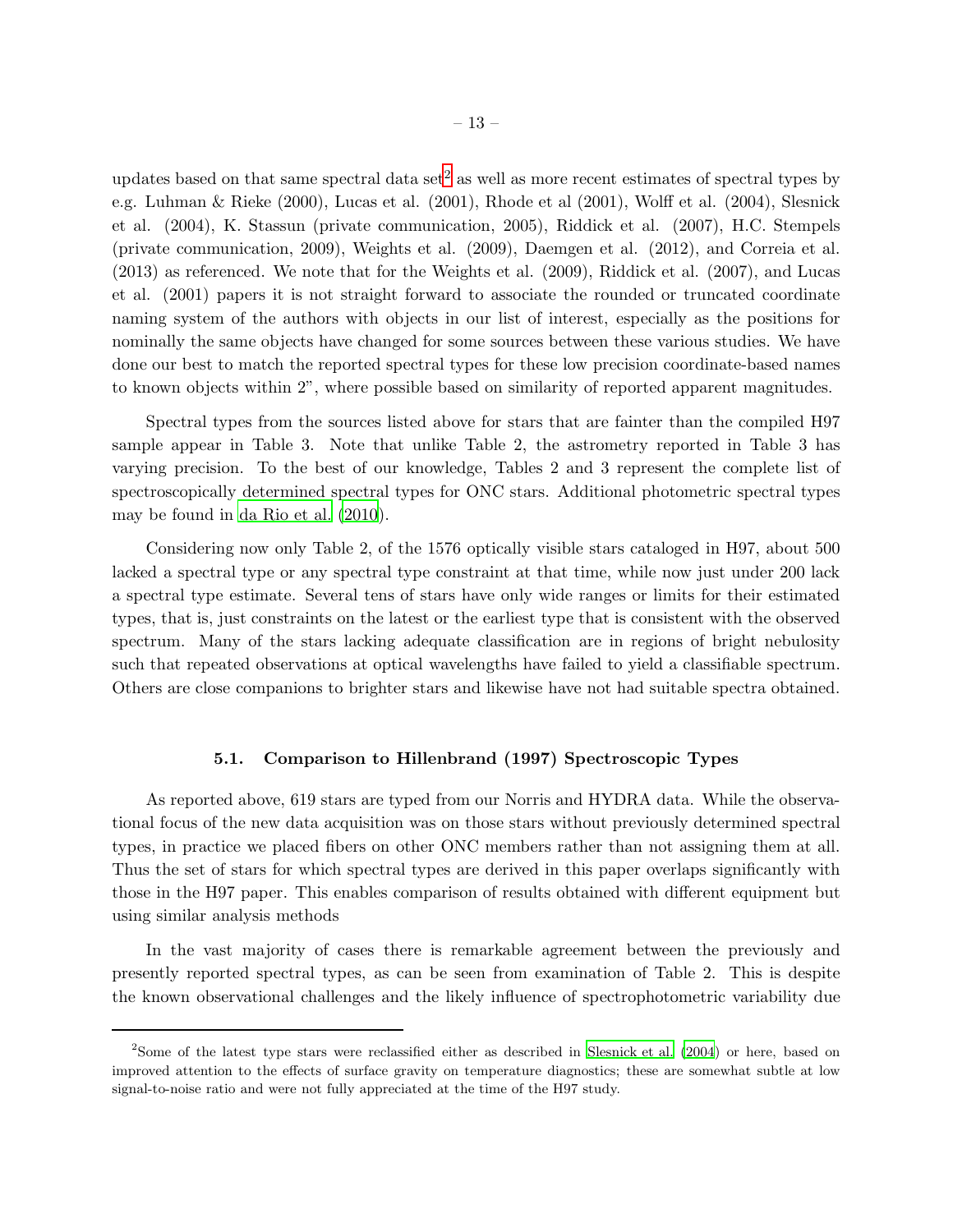to real changes in accretion / extinction parameters. Figure [8](#page-27-0) illustrates the direct correlation between H97 and this work; the distribution exhibits a root-mean-squared scatter of 2.25 spectral sub-classes. However, some large discrepancies exist as well, notably when early-K vs mid-M spectral types have been derived for the same star. We advise in these cases that the later spectral type is likely the more accurate one since, as discussed earlier, there are plausible ways to make spectral types appear much earlier than the true type in some data.

Histograms in Figure [9](#page-28-0) show the distribution of stellar types from H97 compared to the distribution in the new spectral dataset. While the histograms are similar in terms of rising from earlier to later types with a peak around M5, there are notably fewer extremely late type stars seen here compared to what was reported in the H97 paper.

# 5.2. Comparision to da Rio (2010, 2012) Photometric Types

[da Rio et al. \(2010](#page-19-0)) derive spectral types for 217 late type stars in the ONC based on narrow band photometry, employing a novel TiO photometric index defined as the measured magnitude in a 200 Å wide filter centered at  $6200$  Å relative to the magnitude at that same wavelength interpolated from a linear fit to V- and I-band photometry. da [Rio et al. \(2012](#page-19-1)) obtained a deeper photometric dataset and used a similar technique based on a longer wavelength 7700 Å narrow band filter, to derive spectral types and extinction values for 1280 objects. The TiO index (narrow band photometric) technique is in fact similar in spirit to the spectroscopic TiO band indices that we have employed here. The photometric spectral types from these two da Rio studies range between M2 and M6, where the technique is valid, and have estimated errors of typically 1-2 sub-classes.

In Figure [10](#page-29-0) we compare directly the da Rio photometric spectral types with the spectroscopic spectral types quoted in Table 2; the correlation exhibits a root-mean-squared scatter of 1.75 spectral sub-classes. In total, a sample of 437 stars is available for comparison between the spectroscopic and photometric spectral types, with all 437 of those having 7700 Å TiO spectral types, and 315 having 6200 Å TiO spectral types as well, when both photometric methods could be applied. While the scatter seems large between the photometric and spectroscopic methods (filled symbols), it appears to be no worse at these late types than between the new spectroscopy and the old spectroscopy (open symbols) probing a slightly earlier spectral type range. It should be noted that, as discussed above, the error bars in this earlier regime are larger than those suggested at the later types from either the photometric methods (1-2 sub-classes) or the spectroscopic methods (0.5 sub-classes based on repeated robust measurements of the same star but up to 2 sub-classes including systematic effects).

[da Rio et al. \(2012](#page-19-1)) also devised procedures to de-redden their photometry and obtain both  $A_V$ and  $T_{eff}$  for individual late type stars. We have mimicked their analysis by performing synthetic photometry on our spectra based on the bandpasses specified by [da Rio et al. \(2012](#page-19-1)). Although the spectra we have are not flux calibrated, because the TiO index on-band and off-band filter profiles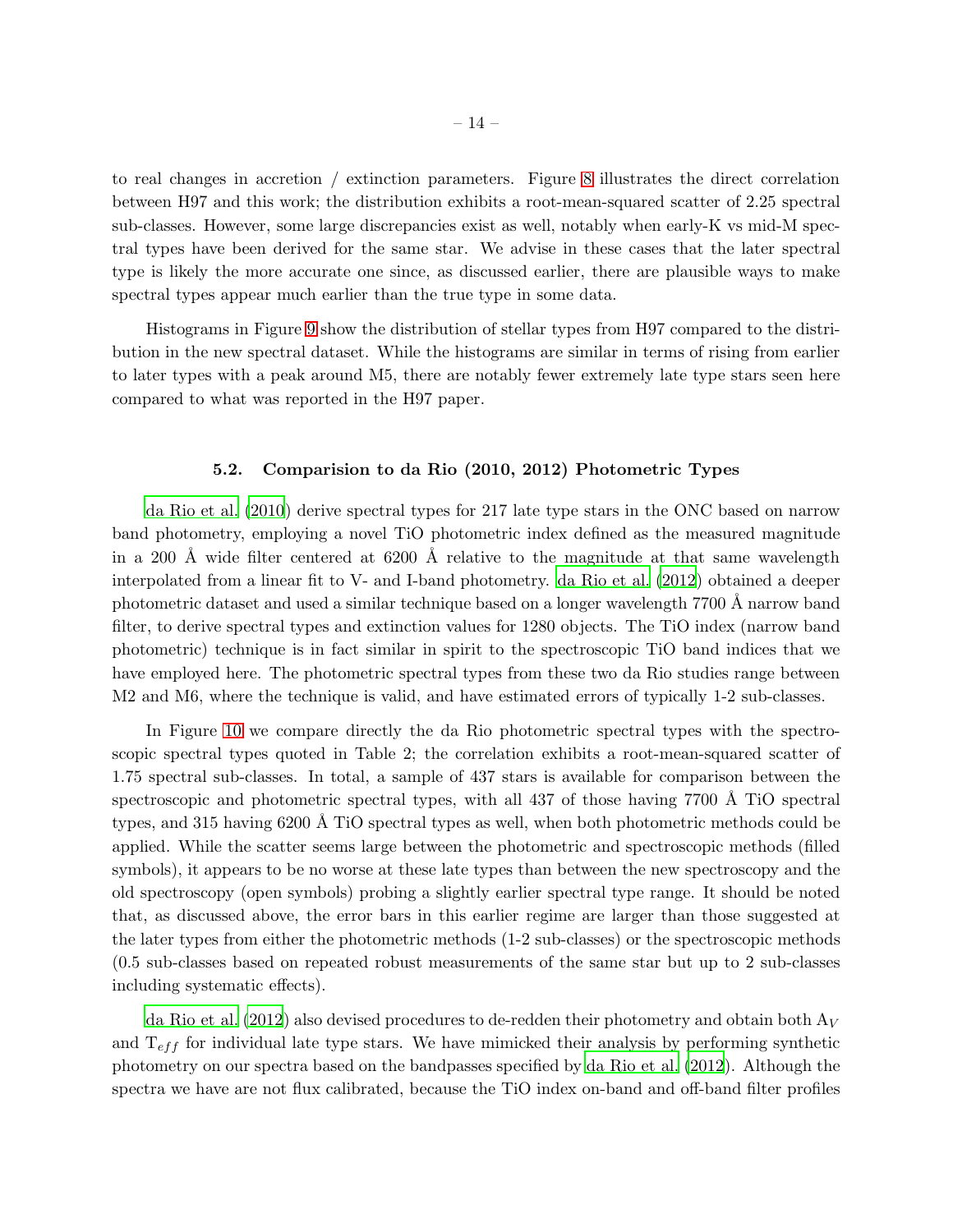are so close in wavelength this should have only a minor effect. The resulting color-color diagram based on our spectra (not shown) is indeed similar in appearance to the one based on narrow band photometry that is presented in [da Rio et al. \(2012\)](#page-19-1) – their Figures 5 and 11. Specifically, there is a narrow finger of stars having no indication of TiO depression but a range of reddening values, and then a spread along the TiO index or temperature-sensitive axis, as well as along a nearly orthogonal reddening vector.

We have further followed the [da Rio et al. \(2012](#page-19-1)) methodology for deriving both  $A_V$  and  $T_{eff}$ , finding for our sample extinction values in the 0-3 magnitude range and effective temperatures in the 2700 to 3900 K indicated. While illustrative of the consistency between different methods for deriving spectral types and then physical parameters from them, it should be noted that the scatter between the two TiO photometric methods (TiO  $6200 \text{ Å}$  in [da Rio et al. \(2010\)](#page-19-0) vs TiO 7700 Å in [da Rio et al. \(2012\)](#page-19-1)) is itself 0.03 in log  $T_{eff}$ , corresponding to 1.5 spectral sub-classes in the M star regime, and comparable to the estimated errors in the photometric spectral typing method.

We conclude for mid-to-late M-type stars, that spectral typing through the use of narrow-band photometric methods is no less accurate in the mean than spectral typing through spectroscopic methods. For early M stars, however, there is a systematic discrepancy with later types being assigned through the photometric method than appear reasonable from the spectroscopy. This could be due to nebular contamination in the spectra, the photometry, or both.

## 5.3. Spectral Type Variables

There is good correlation demonstrated overall in Figures [8](#page-27-0) and [10,](#page-29-0) as well as general agreement over many decades in the spectral types derived by different authors for the same stars (see Table 2). However, there are some cases where large discrepancies are apparent.

We highlight the case of JW 20 as an illustration. The H97 spectral type (based on data from 1996, February) was M3.5. However, the spectrum presented here (based on data from 2006, January) is that of a K8 star, as illustrated in Figure [11.](#page-30-0) The star is only a small-amplitude optical variable (0.05 mag; [Herbst et al. 2002](#page-17-13)) with all available literature and catalog near-infrared photometry consistent within 0.1 mag and the mid-infrared variability similarly small amplitude (Morales-Calderón et al. 2011). Nevertheless, between the two spectra taken ten years apart, the deep TiO and VO bands decreased in strength and Ca II triplet absorption was revealed.

We can not explain this discrepancy in terms of signal-to-noise challenges. Nor can we rationalize an explanation through observational confusion since there are no other optical or near-infrared sources within 30". Data for both spectra were taken with the WIYN/HYDRA fiber positioner and there are no indications among the other objects of problems with the pointing. Although the exact position of the sky fiber location was different, the sky subtraction method employed was the same, and we can not see a way of producing these two different spectra if sky/nebula subtraction accuracy was the only variation.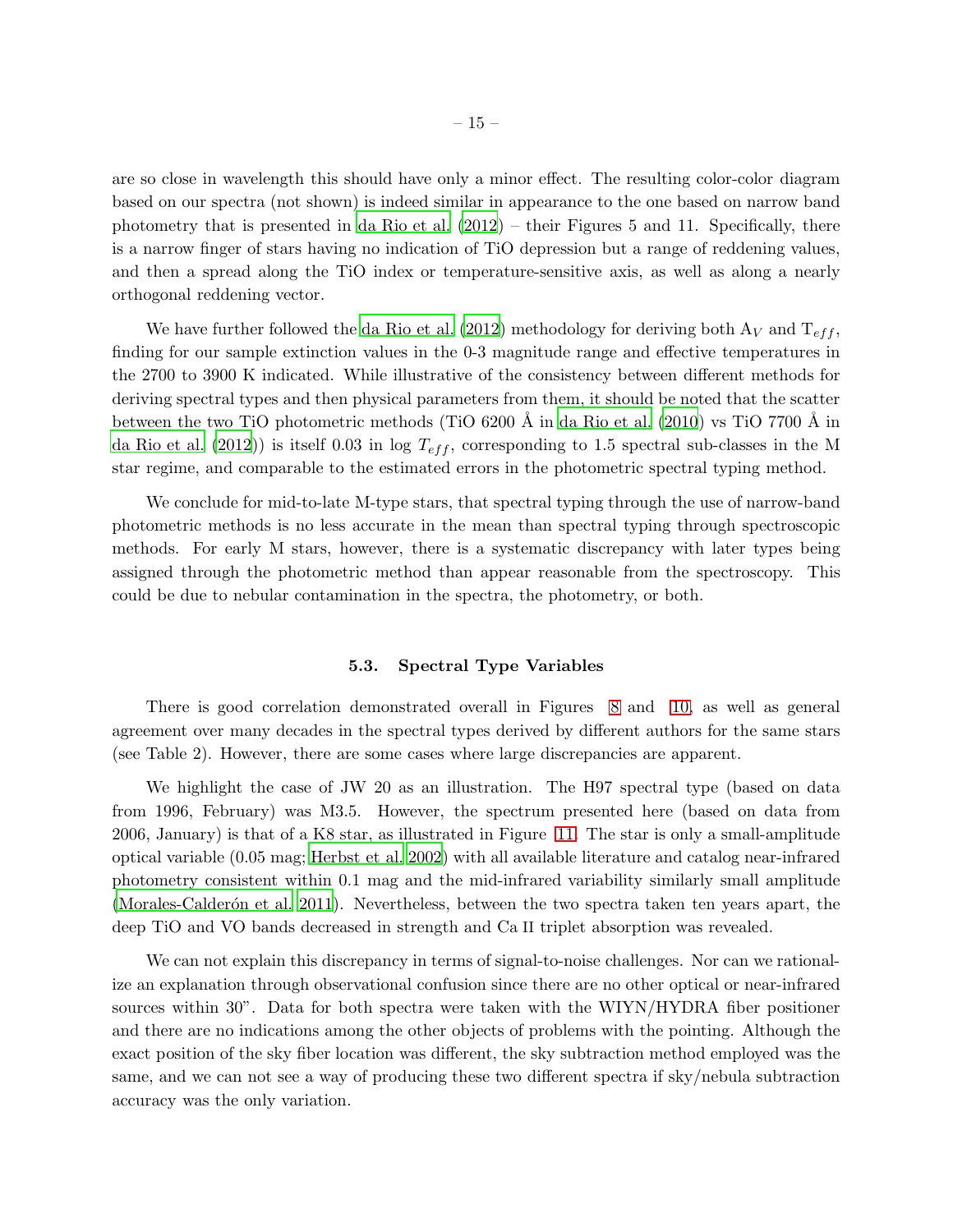Careful examination of Table 2 reveals several other such stars with large spectral type discrepancies. We are driven to the conclusion that in at least some cases, e.g. JW 20 and JW 798, astrophysical origin must be considered plausible. In other cases there may be explanations; as examples, for JW 625, H97 3030, and likely others, there is strong nebular contamination either on-source or in the available sky positions, while for H97 3067 a nearby brighter source could contaminate an on-source fiber spectrum during poor seeing conditions. These difficulties inherent to crowded, nebular star forming regions are non-astrophysical sources of discrepant spectral types that should be considered, in addition to low signal-to-noise, as possible classification biases.

## 6. Summary

We have presented an analysis of new low resolution optical spectra that extends and updates the catalog of spectral types for optically visible stars in the ONC. For 254 of our 619 newly typed stars, we present the first published spectral classifications. Of the approximately 1600 sources in the optical photometric catalog presented by H97, 90% now have spectral types or spectral type constraints based on low resolution optical spectroscopy, compared to just 68% at the time of that paper and 5% previous to that paper. Many of the optical stars still have only wide ranges or limits on their spectral types, and not single valued spectral types. A similar number of optically invisible stars await the application of infrared spectral typing techniqes, which will be no less challenging given the complex background of the Orion Nebula.

The newly derived and the older optical spectral type distributions appear to have similar shape. In a point-by-point comparison, spectral classification differences are typically around 2 spectral sub-classes. We have also compared our grating spectrograph methods to narrow band photometry methods for deriving spectral types, and also found that the scatter of nearly 2 spectral sub-classes is somewhat larger than the precision estimates claimed for each method. Some young stars may exhibit real spectral variability over time.

With the current set of spectral types as well as recently available high quality optical photometry (e.g. [da Rio et al. 2009](#page-19-14)) plus a substantial recent revision in the accepted distance to the ONC, it is timely to revisit not only the HR diagram and its derivatives, as in [da Rio et al. \(2012](#page-19-1)), but also investigations of stellar activity, stellar rotation, and circumstellar disk properties in this star forming region.

We acknowledge with gratitude the expert assistance of Todd Small concerning usage of the Palomar/Norris spectrograph and its data products, as well as team HYDRA at KPNO/WIYN. Emma Hovanec helped with the measurement and tabulation of emission lines. We thank Nicola da Rio for providing material that enabled the comparison shown in Figure 10, as well as Keivan Stassun and Eric Stempels for communication of unpublished spectral type information. Some financing for the middle stages of this work was provided in the mid-2000's through the HST/Treasury pro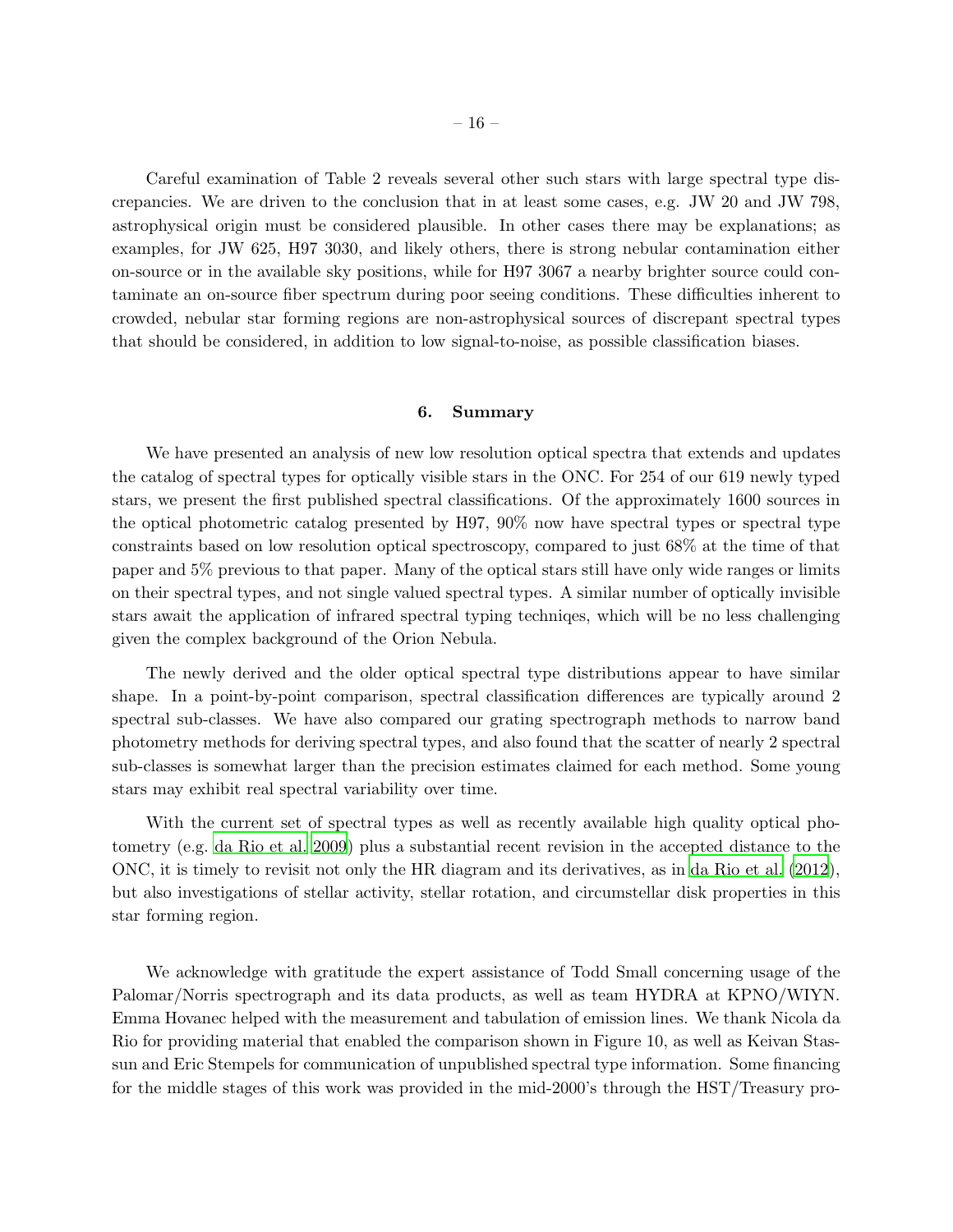gram on the ONC (PI Massimo Robberto). This research has made use of the SIMBAD database, operated at CDS, Strasbourg, France.

Facilities: Hale (Norris), WIYN (HYDRA).

### REFERENCES

- <span id="page-16-8"></span>Allen, L. E., & Strom, K. M. 1995, AJ, 109, 1379
- <span id="page-16-2"></span>Andersen, M., Meyer, M. R., Robberto, M., Bergeron, L. E., & Reid, N. 2011, A&A, 534, A10
- <span id="page-16-11"></span>Azevedo, R., Calvet, N., Hartmann, L., et al. 2006, A&A, 456, 225
- <span id="page-16-0"></span>Bally, J. 2008, Handbook of Star Forming Regions, Volume I: The Northern Sky ASP Monograph Publications, Vol. 4. Edited by Bo Reipurth, p.459
- <span id="page-16-1"></span>Bally, J., Stark, A. A., Wilson, R. W., & Langer, W. D. 1987, ApJ, 312, L45
- Barden, S. C., & Armandroff, T. 1995, Proc. SPIE, 2476, 56
- <span id="page-16-3"></span>Carpenter, J.M., Hillenbrand, L.A., & Skrutskie, M.F. AJ, 121, 3160
- <span id="page-16-4"></span>Cieza, L., & Baliber, N. 2007, ApJ, 671, 605
- Correia, S., Duchene, G., Reipurth, B., et al. 2013, [arXiv:1307.2299](http://arxiv.org/abs/1307.2299)
- <span id="page-16-7"></span>Cunha, K. & Smith, V.V. 2005, ApJ,626, 426
- Dahm, S. E. 2008, AJ, 136, 521
- Daemgen, S., Correia, S., & Petr-Gotzens, M. G. 2012, A&A, 540, A46
- <span id="page-16-5"></span>Feigelson, E.D., Broos, P., Gaffney, J.A. III, Garmire, G., Hillenbrand, L.A., Pravdo, S.H., Townsley, L., & Tsuboi, Y. 2002, ApJ, 574, 258
- Genzel, R., et al. 1981, ApJ, 247, 1039
- <span id="page-16-6"></span>Getman, K.V., Feigelson, E.D., Broos, P.S., Micela, G., & Garmire, G.P. 2008, ApJ, 688, 418
- Gualandris, A., Portegies Zwart, S., & Eggleton, P. P. 2004, MNRAS, 350, 615
- <span id="page-16-10"></span>Hamann, F., & Persson, S. E. 1992, ApJS, 82, 247
- Hamilton, D., Oke, J. B., Carr, M. A., Cromer, J., Harris, F. H., Cohen, J., Emery, E., & Blakee, L. 1993, PASP, 105, 1308
- <span id="page-16-9"></span>Herbig, G. H., & Soderblom, D. R. 1980, ApJ, 242, 628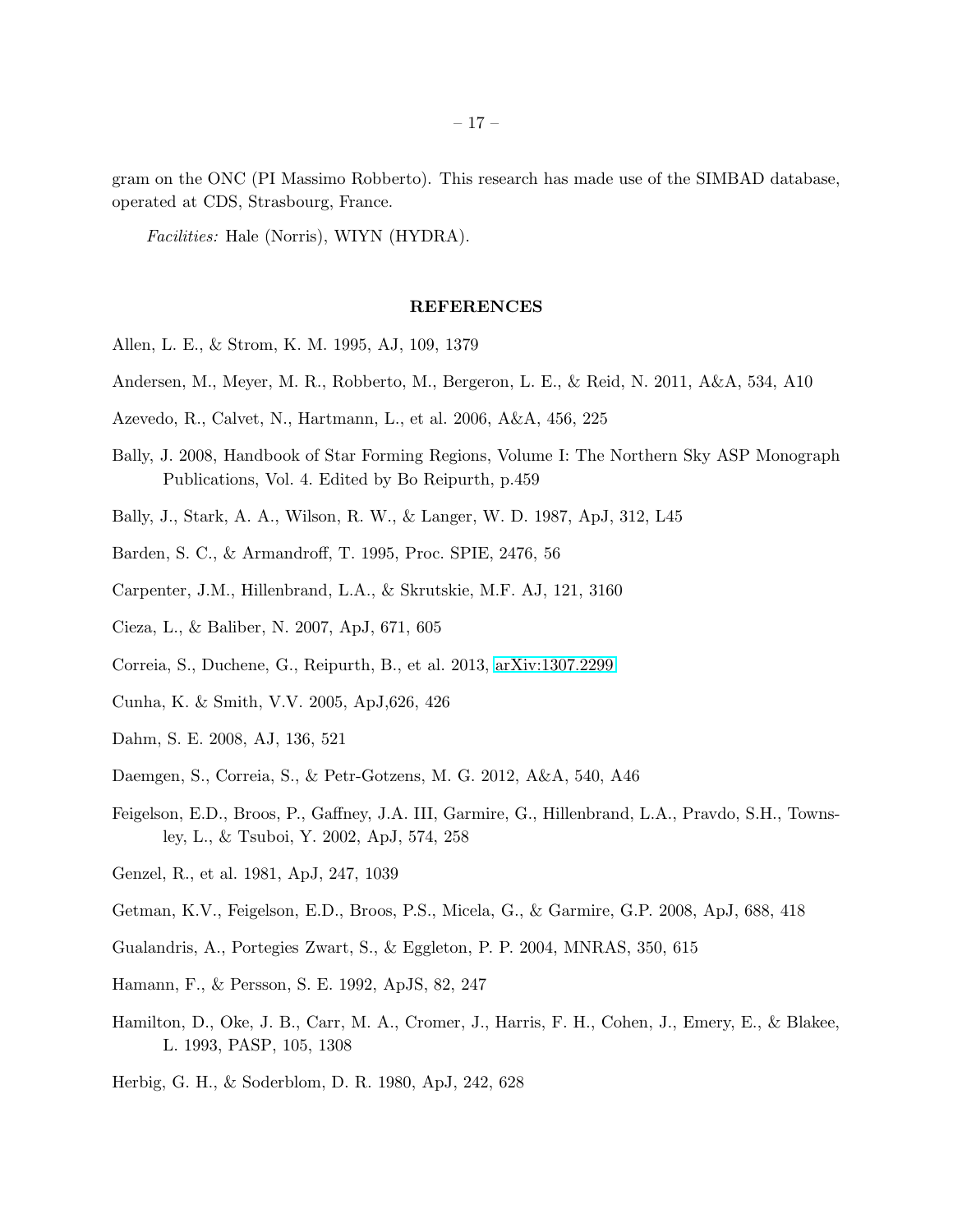- <span id="page-17-5"></span>Herbig, G. H., & Terndrup, D. M. 1986, ApJ, 307, 609
- <span id="page-17-13"></span>Herbst, W. Bailer-Jones, C.A., Mundt, R., Meisenheimer, K., & Wackermann, R. 2002, å, 396, 513
- <span id="page-17-14"></span>Herbst, W. & Mundt, R. 2005, ApJ, 633, 967
- Herczeg, G. J., & Hillenbrand, L. A. 2008, ApJ, 681, 594
- <span id="page-17-0"></span>Hillenbrand, L. A. 1997, AJ, 113, 1733
- <span id="page-17-7"></span>Hillenbrand, L. A., & Hartmann, L. W. 1998, ApJ, 492, 540
- <span id="page-17-19"></span>Hillenbrand, L. A., Strom, S. E., Calvet, N., Merrill, K. M., Gatley, I., Makidon, R. B., Meyer, M. R., & Skrutskie, M. F. 1998, AJ, 116, 1816
- <span id="page-17-9"></span>Hillenbrand, L. A., & Carpenter, J. M. 2000, ApJ, 540, 236
- <span id="page-17-4"></span>Hirota, T., et al. 2007, PASJ, 59, 897
- <span id="page-17-2"></span>Jeffries, R. D. 2007, MNRAS, 376, 1109
- <span id="page-17-1"></span>Jones, B. F., & Walker, M. F. 1988, AJ, 95, 1755
- <span id="page-17-20"></span>Kwan, J., & Fischer, W. 2011, MNRAS, 411, 2383
- <span id="page-17-16"></span>Kirkpatrick, J. D., Henry, T. J., & McCarthy, D. W., Jr. 1991, ApJS, 77, 417
- <span id="page-17-17"></span>Kirkpatrick, J. D., Allard, F., Bida, T., et al. 1999, ApJ, 519, 834
- <span id="page-17-18"></span>Kirkpatrick, J. D., et al. 2008, ApJ, 689, 1295
- <span id="page-17-15"></span>Kohler, R., Petr-Gotzens, M. G., McCaughrean, M. J., Bouvier, J., Duchne, G., Quirrenbach, A., & Zinnecker, H., 2006, å, 458, 461
- <span id="page-17-3"></span>Kraus, S., Balega, Y. Y., Berger, J.-P., Hofmann, K.-H., Millan-Gabet, R., et al. 2007, A&A, 466, 649
- Lucas, P. W., Roche, P. F., Allard, F., & Hauschildt, P. H. 2001, MNRAS, 326, 695
- <span id="page-17-10"></span>Lucas, P.W., Roche, P.F., & Tamura, M. 2005, MNRAS, 361, 211
- Lucas, P.W., Weights, D.J., Roche, P.F., & Riddick, F.C. 2006, MNRAS, 373, L60
- <span id="page-17-8"></span>Luhman, K. L., Rieke, G. H., Young, E. T., et al. 2000, ApJ, 540, 1016
- <span id="page-17-12"></span>Manara, C. F., Robberto, M., Da Rio, N., et al. 2012, ApJ, 755, 154
- <span id="page-17-11"></span>Mann, R. K., & Williams, J. P. 2009, ApJ, 649, 36
- <span id="page-17-6"></span>McCaughrean, M. J., & Stauffer, J. R. 1994, AJ, 108, 1382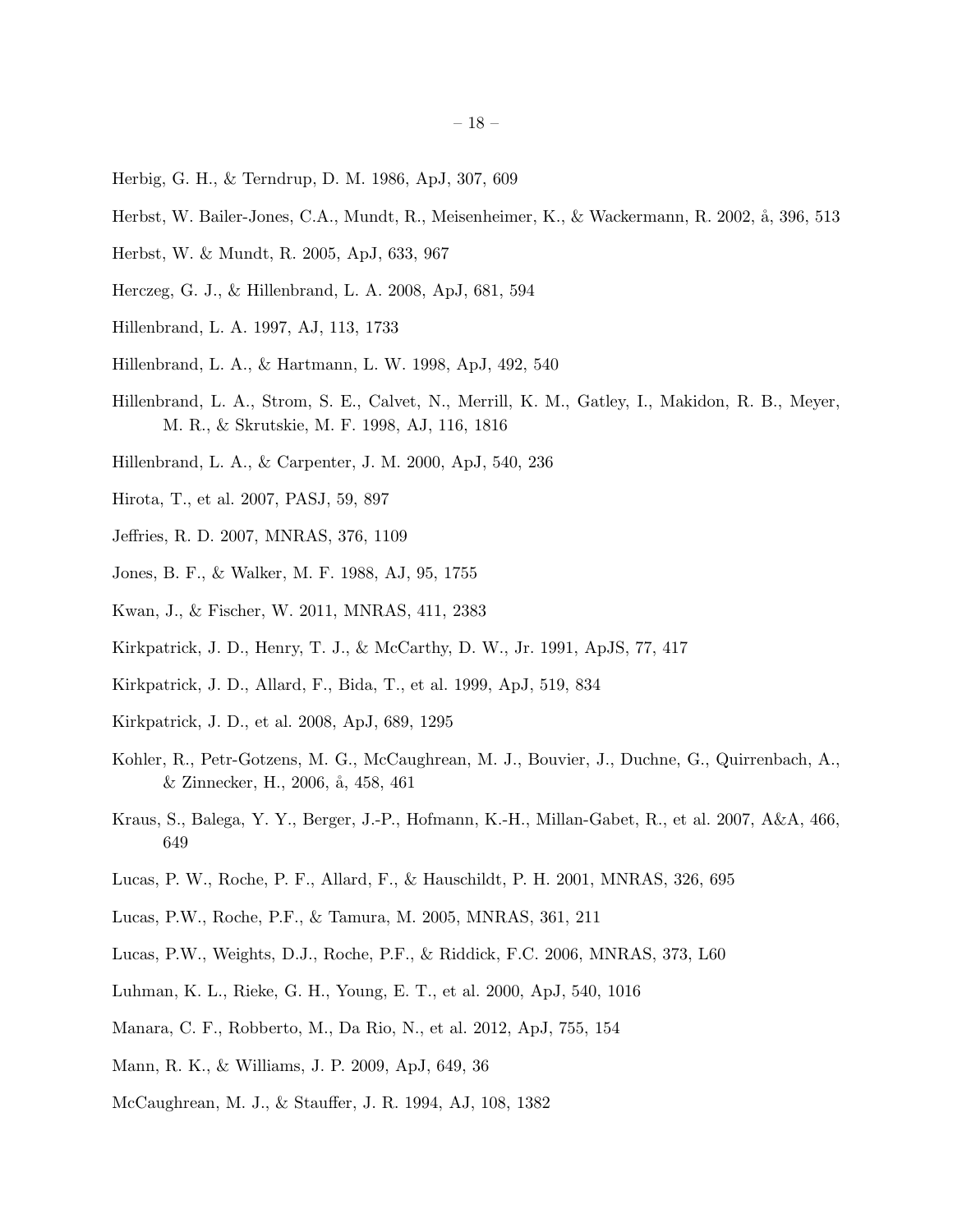- <span id="page-18-6"></span>Megeath, S. T., Gutermuth, R., Muzerolle, J., et al. 2012, AJ, 144, 192
- <span id="page-18-0"></span>Menten, K. M., Reid, M. J., Forbrich, J., & Brunthaler, A. 2007, A&A, 474, 515
- <span id="page-18-8"></span>Morales-Calderón, M., Stauffer, J. R., Stassun, K. G., et al. 2012, ApJ, 753, 149
- <span id="page-18-15"></span>Morales-Calderón, M., Stauffer, J. R., Hillenbrand, L. A., et al. 2011, ApJ, 733, 50
- <span id="page-18-3"></span>Muench, A. A., Lada, E. A., Lada, C. J., & Alves, J. 2002, ApJ, 573, 366
- <span id="page-18-4"></span>Muench, A., Getman, K., Hillenbrand, L., & Preibisch, T. 2008, Handbook of Star Forming Regions, Volume I: The Northern Sky ASP Monograph Publications, Vol. 4. Edited by Bo Reipurth, p.483
- Muzerolle, J., Hartmann, L., & Calvet, N. 1998, AJ, 116, 455
- O'Connell, R. W. 1973, AJ, 78, 1074
- <span id="page-18-5"></span>O'Dell, C. R., Muench, A., Smith, N., & Zapata, L. 2008, Handbook of Star Forming Regions, Volume I: The Northern Sky ASP Monograph Publications, Vol. 4. Edited by Bo Reipurth, p.544
- Palla, F., & Stahler, S. W. 1999, ApJ, 525, 772
- <span id="page-18-11"></span>Palla, F., Randich, S., Pavlenko, Y.V., Flaccomio, E., & Pallavicini, R., 2007, ApJ, 659, 41
- <span id="page-18-13"></span>Petit, V., Wade, G. A., Drissen, L., Montmerle, T. & Alecian, E., 2008, MNRAS, 387, L23
- <span id="page-18-12"></span>Prisinzano, L., Micela, G., Flaccomio, E., Stauffer, J. R., Megeath, T., Rebull, L., Robberto, M., Smith, K., Feigelson, E. D., Grosso, N., & Wolk, S., 2008, ApJ, 677, 401
- <span id="page-18-17"></span>Prosser, C. F., Stauffer, J. R., Hartmann, L., Soderblom, D. R., Jones, B. F., Werner, M. W., & McCaughrean, M. J. 1994, ApJ, 421, 517
- <span id="page-18-10"></span>Rebull, L. M., Stauffer, J. R., Megeath, S. T., Hora, J. L., & Hartmann, L. 2006, ApJ, 646, 297
- <span id="page-18-1"></span>Reggiani, M., Robberto, M., da Rio, N., Meyer, M.R., Soderblom, D.R., Ricci, L. 2011, A&A, 534, A83
- <span id="page-18-14"></span>Reipurth, B., Guimaraes, M.M., Connelley, M.S., & Bally, J., 2007, AJ, 134, 2272
- <span id="page-18-9"></span>Rhode, K.L., Herbst, W., & Mathieu, R.D., 2001, AJ, 122, 3258
- <span id="page-18-7"></span>Ricci, L., Robberto, M., & Soderblom, D.R., 2008, AJ, 136, 2136
- <span id="page-18-16"></span>Riddick, F. C., Roche, P. F., & Lucas, P. W. 2007, MNRAS, 381, 1067
- <span id="page-18-2"></span>Riddick, F. C., Roche, P. F., & Lucas, P. W. 2007, MNRAS, 381, 1077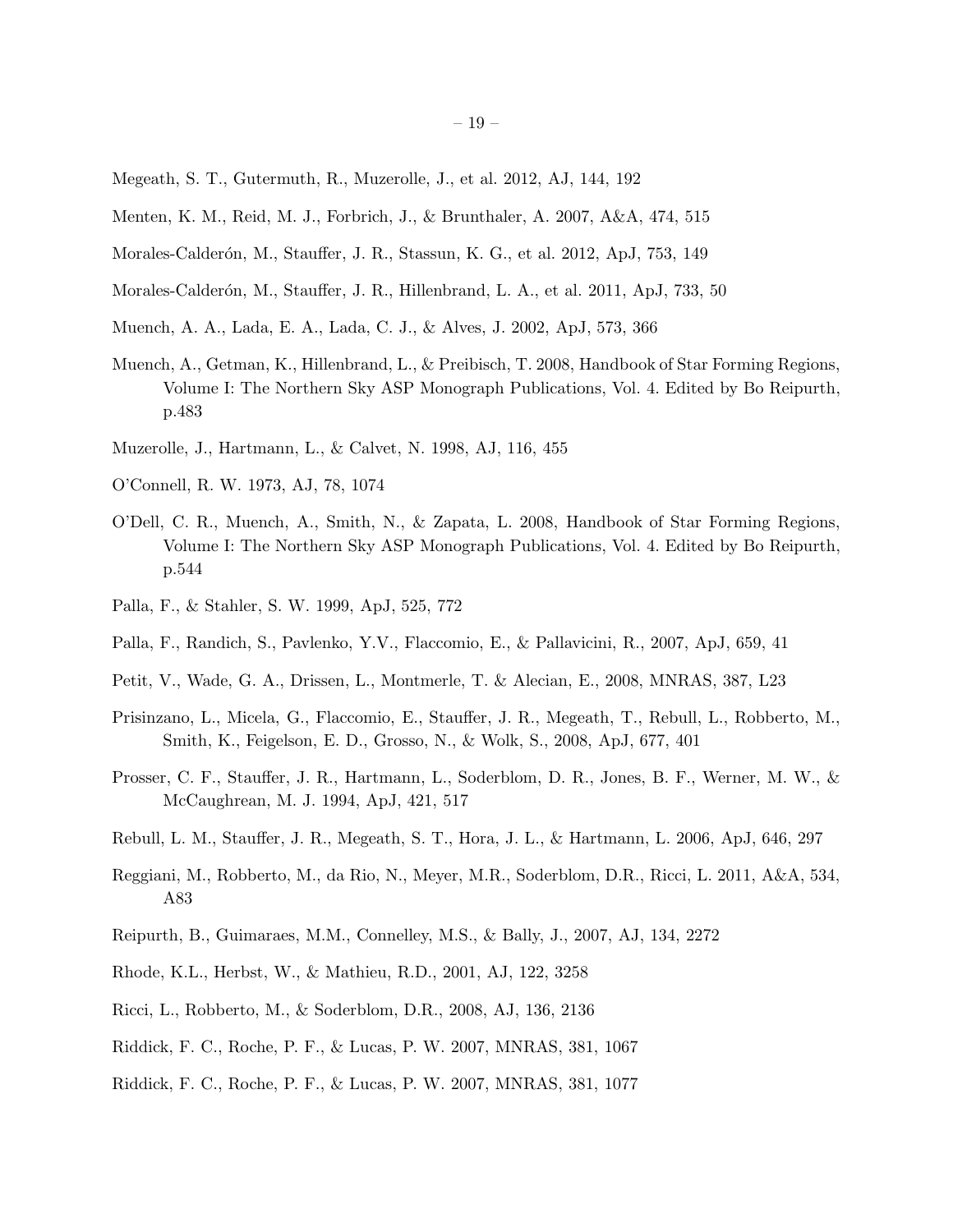- <span id="page-19-14"></span>da Rio, N., Robberto, M., Soderblom, D.R., Panagia, N., Hillenbrand, L.A., Palla, F., & Stassun, K. 2009, ApJS, 183, 261.
- <span id="page-19-0"></span>da Rio, N., Robberto, M., Soderblom, D. R., Panagia, N., Hillenbrand, L.A., Palla, F., Stassun, K.G. 2010, ApJ, 722, 1092
- <span id="page-19-1"></span>da Rio, N., Robberto, M., Hillenbrand, L. A., Henning, T., & Stassun, K. G. 2012, ApJ, 748, 14
- Rodríguez-Ledesma, M. V., Mundt, R.,  $\&$  Eislöffel, J. 2009, A $\&$ A, 502, 883
- <span id="page-19-5"></span>Sandstrom, K. M., Peek, J. E. G., Bower, G. C., Bolatto, A. D., & Plambeck, R. L. 2007, ApJ, 667, 1161
- <span id="page-19-3"></span>Scandariato, G., Robberto, M., Pagano, I., & Hillenbrand, L. A. 2011, A&A, 533, A38
- <span id="page-19-8"></span>Sicilia-Aguilar, A., Hartmann, L.W., Szentgyorgyi, A.H., Fabricant, D.G., Furesz, G., Roll, J., Conroy, M.A.; Calvet, N., Tokarz, S., & Hernandez, J. 2005, AJ, 129, 363
- <span id="page-19-9"></span>Simon, M., Close, L. M., & Beck, T. L. 1999, AJ, 117, 1375
- <span id="page-19-6"></span>Slesnick, C. L., Hillenbrand, L. A., & Carpenter, J. M. 2004, ApJ, 610, 1045
- <span id="page-19-10"></span>Slesnick, C. L., Carpenter, J. M., & Hillenbrand, L. A. 2006a, AJ, 131, 3016
- <span id="page-19-11"></span>Slesnick, C. L., Carpenter, J. M., Hillenbrand, L. A., & Mamajek, E. E. 2006b, AJ, 132, 2665
- <span id="page-19-12"></span>Soderblom, D. R., Stauffer, J. R., Hudon, J. D., & Jones, B. F. 1993, ApJS, 85, 315
- <span id="page-19-4"></span>Tobin, J. J., Hartmann, L., Furesz, G., Mateo, M., & Megeath, S. T. 2009, ApJ, 697, 1103
- <span id="page-19-7"></span>Weights, D. J., Lucas, P. W., Roche, P. F., Pinfield, D. J., & Riddick, F., 2009, MNRAS, 392, 817
- <span id="page-19-2"></span>Wen, Z., & O'Dell, C. R. 1995, ApJ, 438, 784
- Wolff, S. C., Strom, S. E., & Hillenbrand, L. A. 2004, ApJ, 601, 979

<span id="page-19-13"></span>This preprint was prepared with the AAS IATEX macros v5.2.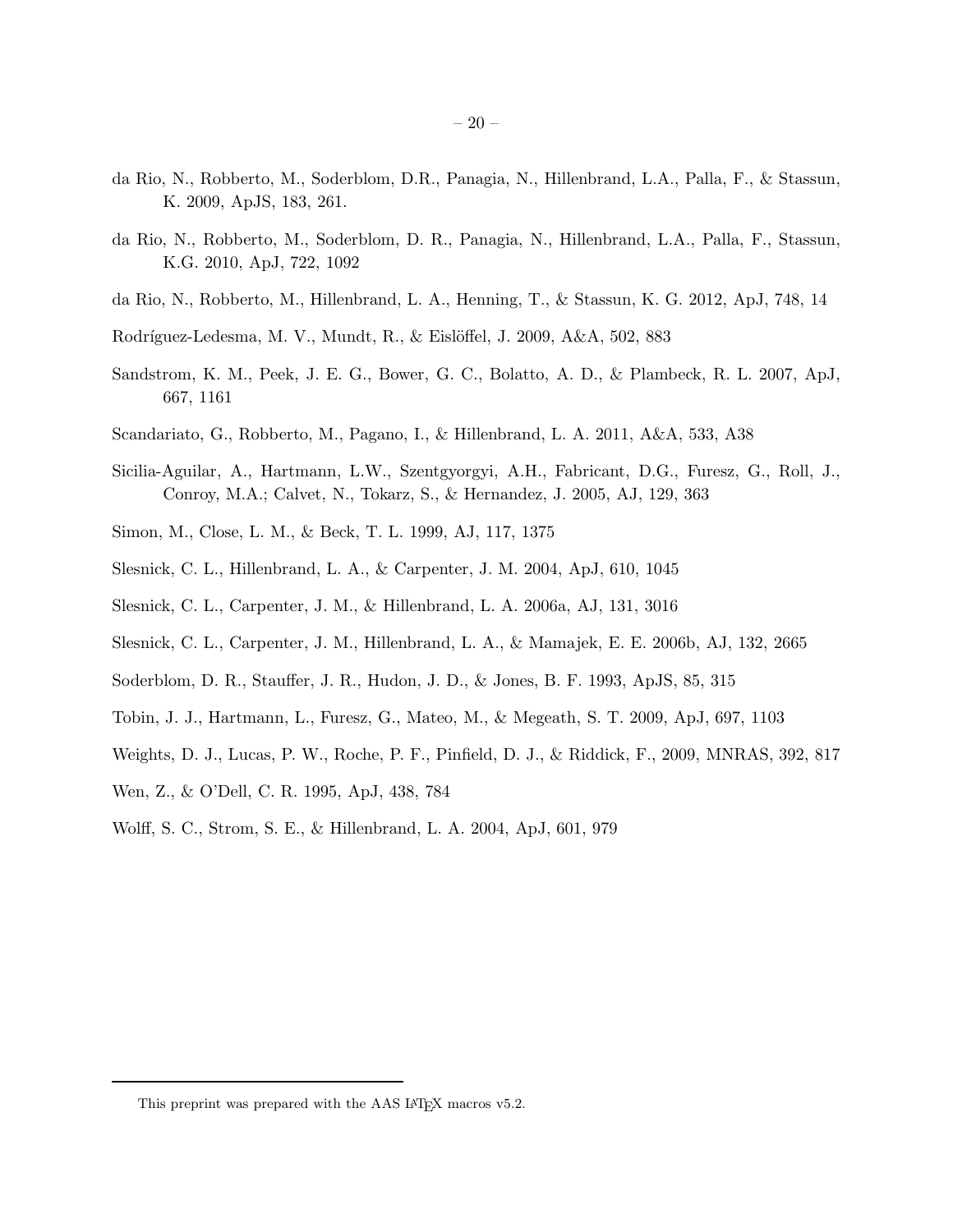

<span id="page-20-0"></span>Fig. 1.— Histograms of the achieved signal-to-noise ratio in individual fiber configurations, with panel labels corresponding to rows in Table 1. S/N is measured simply as the mean count level divided by the root-mean-square of the count level in the  $7500 \text{ Å}$  continuum region of each final one-dimensional spectrum. Vertical lines drawn at S/N values of 5 (solid) and 20 (dotted) are to guide the eye in comparing the panels. The fiber data sets have varying levels of overall quality, mostly due to weather issues.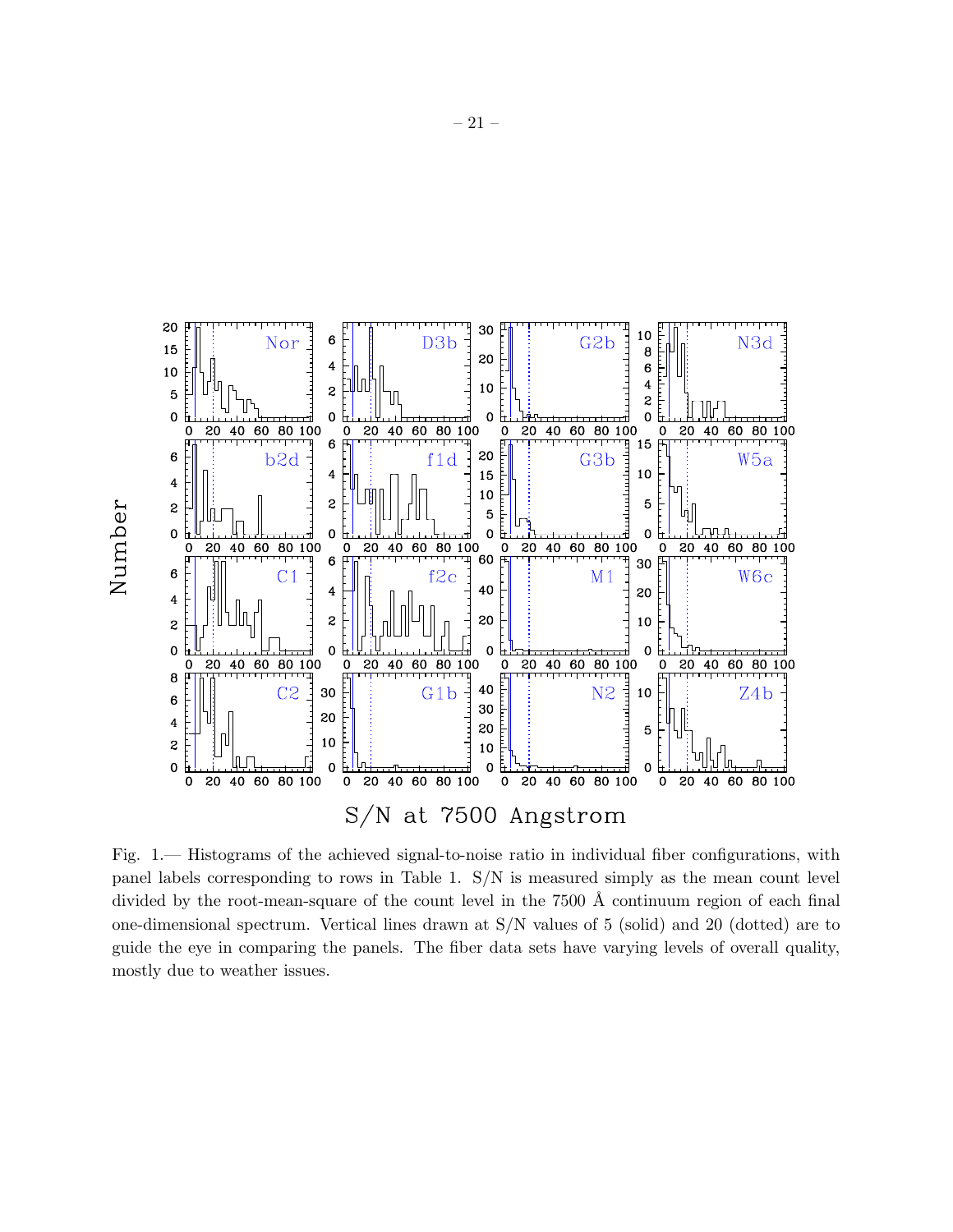

<span id="page-21-0"></span>Fig. 2.— Histograms of I-band magnitudes for the H97 sample, with the top panel showing the full photometric sample, the middle panel highlighting those stars with spectral types available at the time of that publication, and the bottom panel showing those stars with spectral types (excluding limits) presented in the last column of Table 2. There is overlap between middle and bottom panels.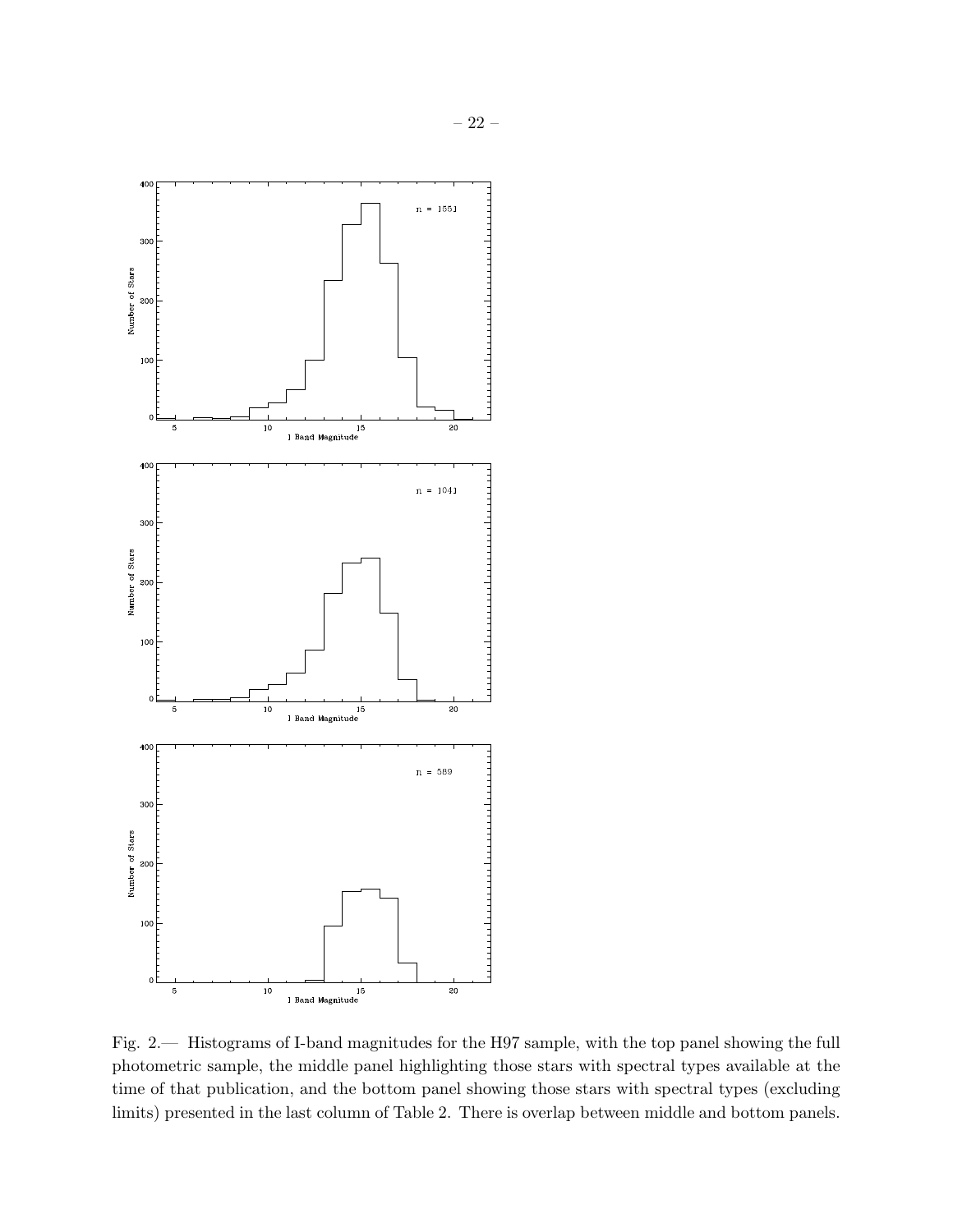

<span id="page-22-0"></span>Fig. 3.— Sequence of spectra compared to the 30 Å-wide regions (shaded) used for the TiO band depth measurements in the spectral typing analysis. These are among the higher signal-to-noise ratio spectra in our sample, taken mostly from the WIYN/HYDRA "f2c" configuration. The objects and their spectral types are (top to bottom): H97 5170 (K5-K6), JW 762 (K8-M0e), JW 340 (M2), JW 901 (M2.5-M3.5), H97 5084 (M4), JW 812 (M5), H97 3123 (M6), and JW 1036 (M8-M9). Note the over- and/or under-subtraction in various spectra of numerous nebular emission lines, notably Hα. The second spectrum from the top exhibits weak Ca II triplet emission ( $\lambda \lambda$  8498 Å, 8542 Å, and 8662 Å) as well as O I emission ( $\lambda$  8446Å), that is intrinsic to the source and not nebular contamination. The top spectrum has the Ca II lines in absorption. Note that continuum shapes can be affected by blueing due to accretion processes and/or reddening due to circumstellar and/or interstellar extinction.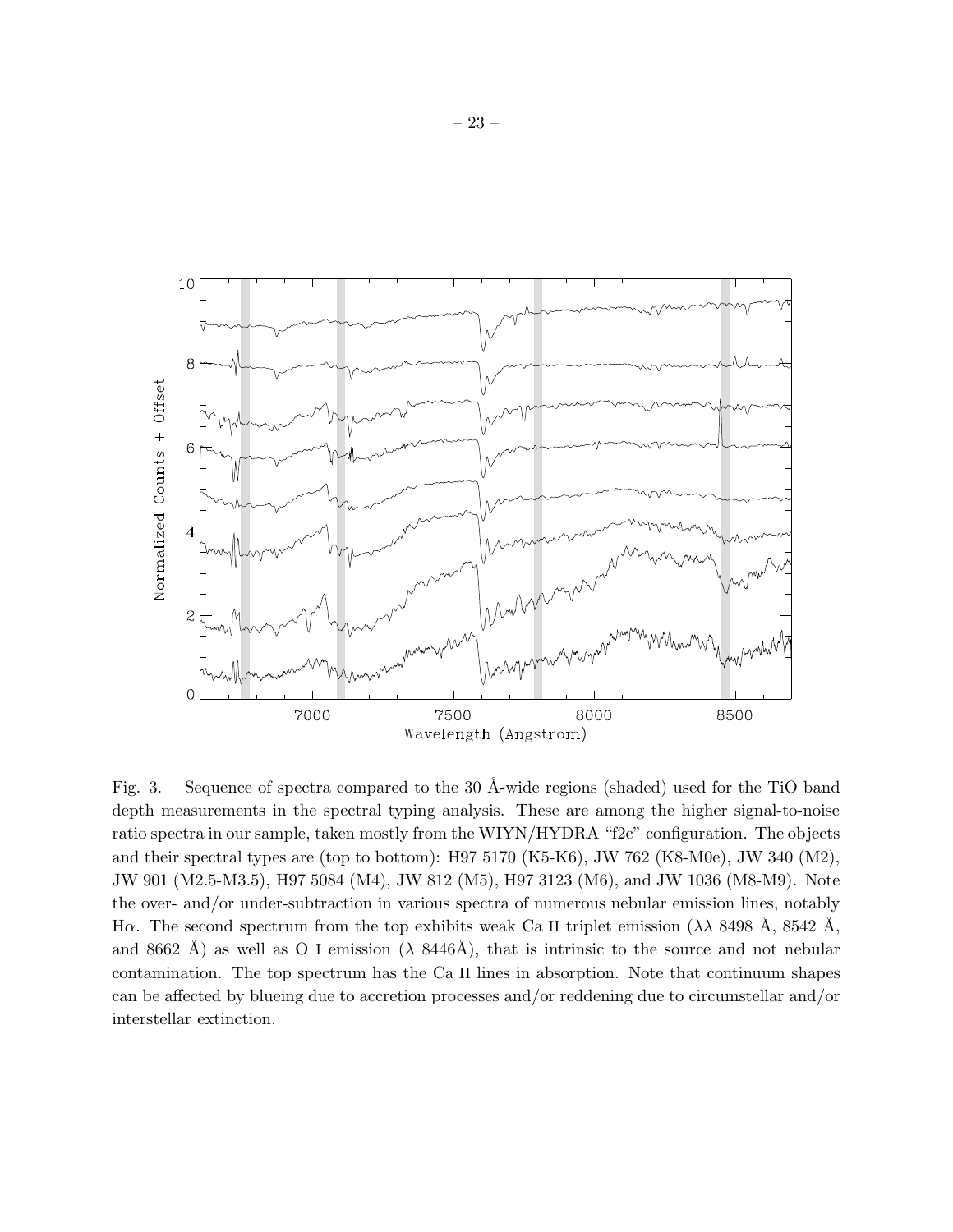

<span id="page-23-0"></span>Fig. 4.— The gravity sensitive Na I 8190  $\AA$  doublet spectral index is plotted as a function of the temperature sensitive TiO 7140 Å index (left panel) and TiO 8465 Å index (right panel), following Slesnick et al. (2006ab). ONC data (black points) can be compared to standards of known surface gravity including giants (magenta crosses), dwarfs in the field, Hyades, Pleiades, and AB Dor groups (blue crosses), and intermediate-gravity pre-main sequence stars in nearby young associations 1- 10 Myr old (red and green crosses), as indicated in the figure legend. A signal-to-noise cut has been applied to the entire ONC spectral data set with only those objects in the best 20% of our spectral data shown. In the right panel, the [Slesnick et al. \(2006b](#page-19-11)) vectors indicating the effects of veiling and reddening are shown. For the left panel the veiling vector would be significantly flatter [\(Slesnick et al. 2006a](#page-19-10)) and the reddening vector would be only slightly flatter.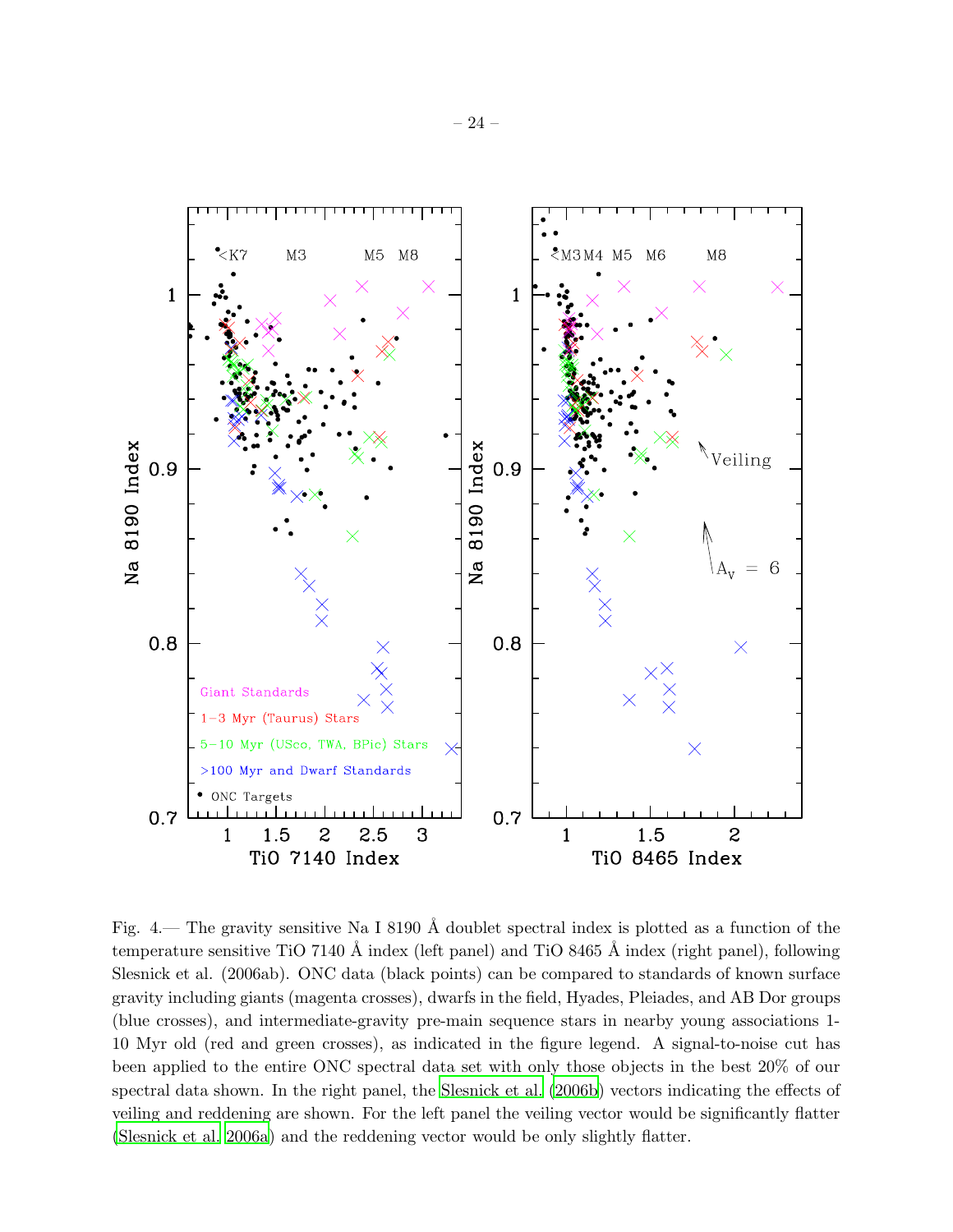

<span id="page-24-0"></span>Fig. 5.— I-band magnitude from H97 vs spectral type from Table 2. Along the abscissa, spectral type (SpT) is represented numerically in a scheme where 50 corresponds to G0, 60 to K0, and 70 to M0. There is a spread in the apparent magnitudes of  $\sim 5^m$  that is roughly constant with spectral type. We attribute the scatter largely to differential reddening, though variations among stars of the same spectral type in the amount of accretion-related continuum excess emission or in intrinsic radii are also possible contributors.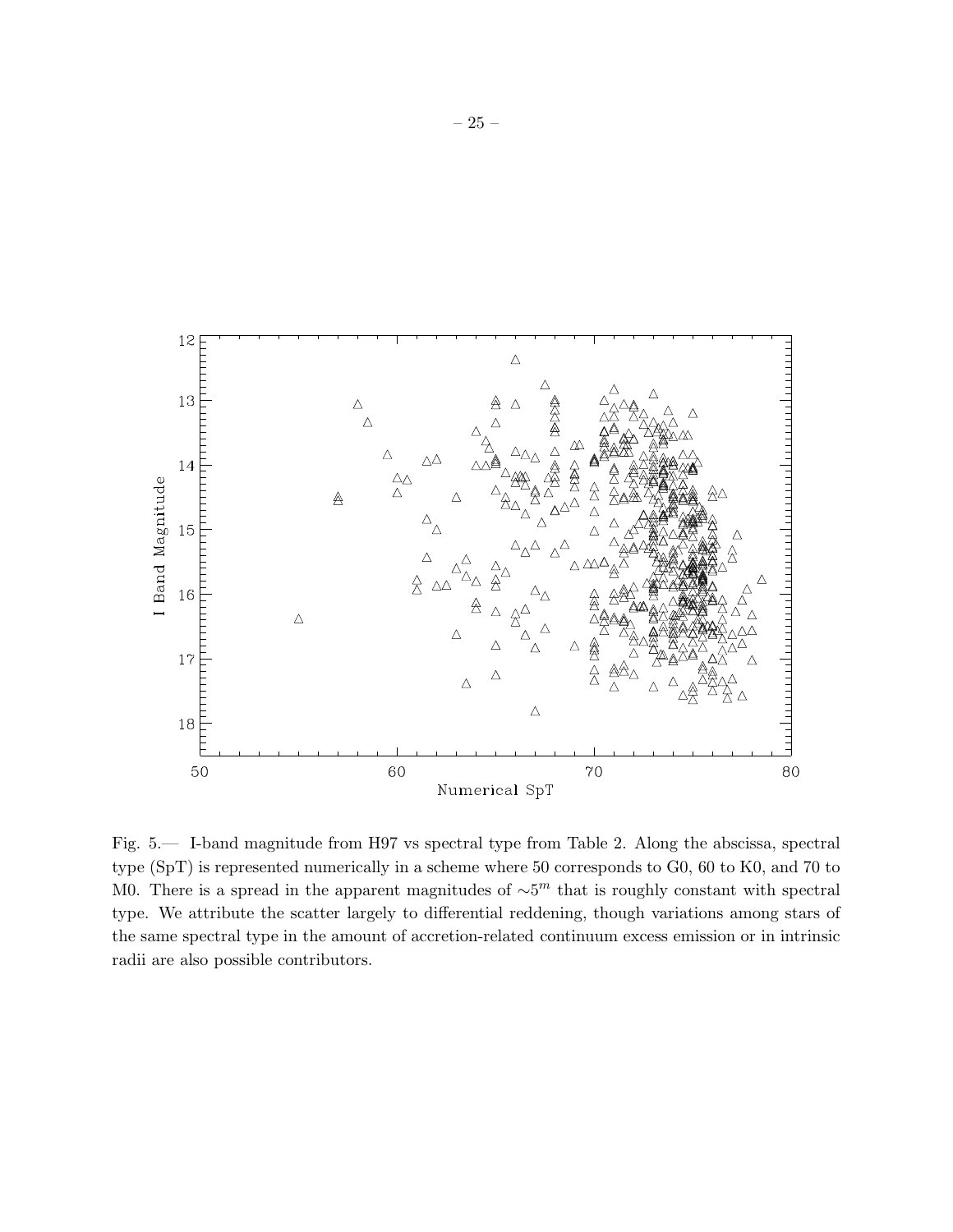

<span id="page-25-0"></span>Fig. 6.— Example Ca II triplet emission spectra. The top spectrum is one of the strongest emission line sources in the sample presented here, with  $\lambda$ 8542 equivalent width of almost -40Å, while the bottom spectrum is one of the weaker emitters at -1.2Å. Note the variation among sources in the triplet line ratios; for classical T Tauri stars in Taurus, the λ8542 line is generally the strongest with typical values of  $1.20 \pm 0.19$  for the 8542 Å to 8498 Å ratio and  $1.28 \pm 0.13$  for the 8542 Å to 8662 Å ratio (based on analysis of our own collection of optical spectra for representative samples). Most sources show weak O I emission along with the stronger Ca II.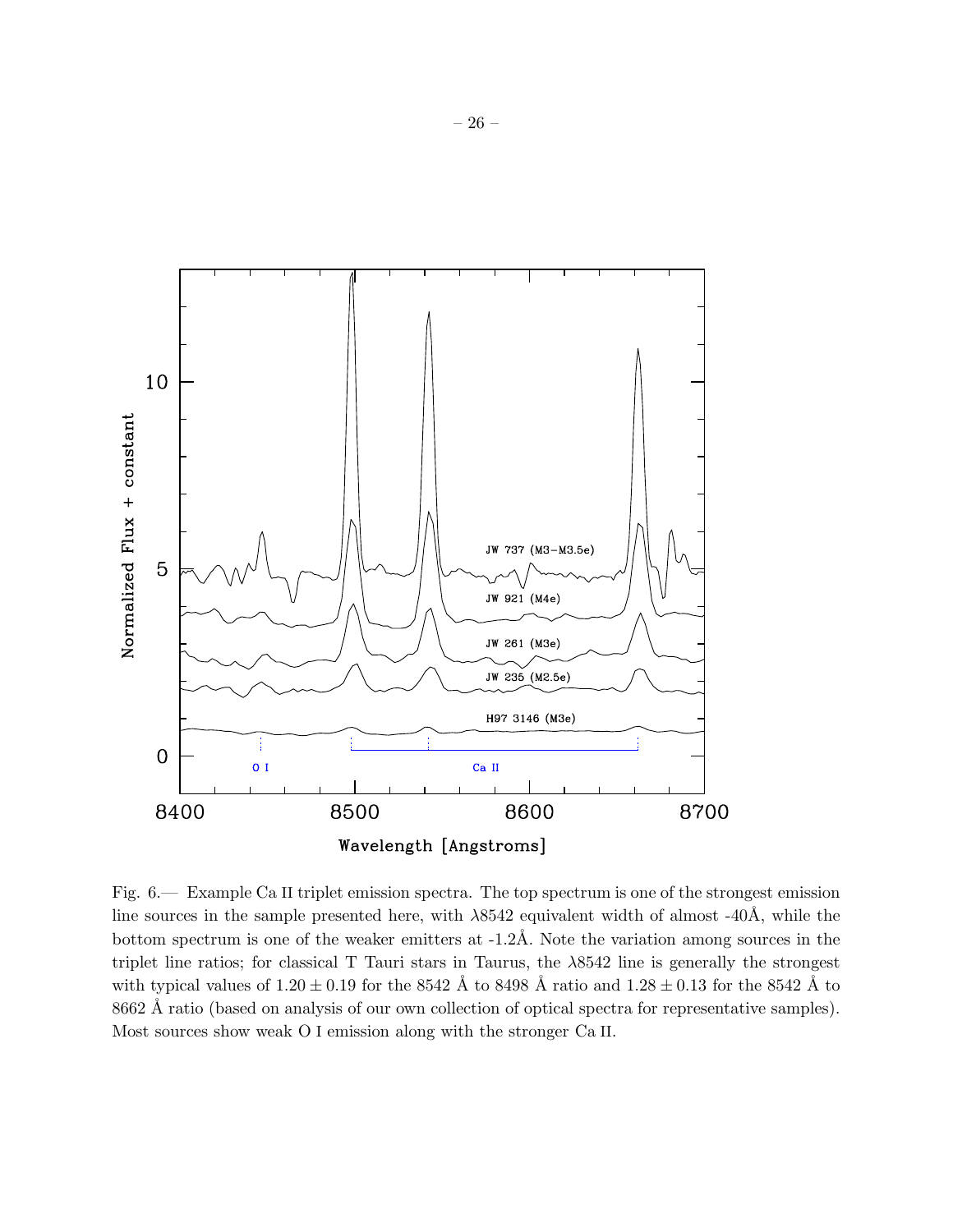

<span id="page-26-0"></span>Fig. 7.— Histogram of Ca II λ8542 equivalent widths (EQW) measured for several hundred of our spectra with adequate signal-to-noise in the continuum. Labels mark the identifiers from Table 2 of the readily diagnosed Ca II triplet emitters; each star appears only once, with equivalent widths measure from different spectra of the same object averaged. Approximately ∼ 40% of the measured spectra and ∼20% of the total sample have notable emission. Some stars with multiple spectra exhibited line variability up to the 25% level, which could move them between bins on this plot.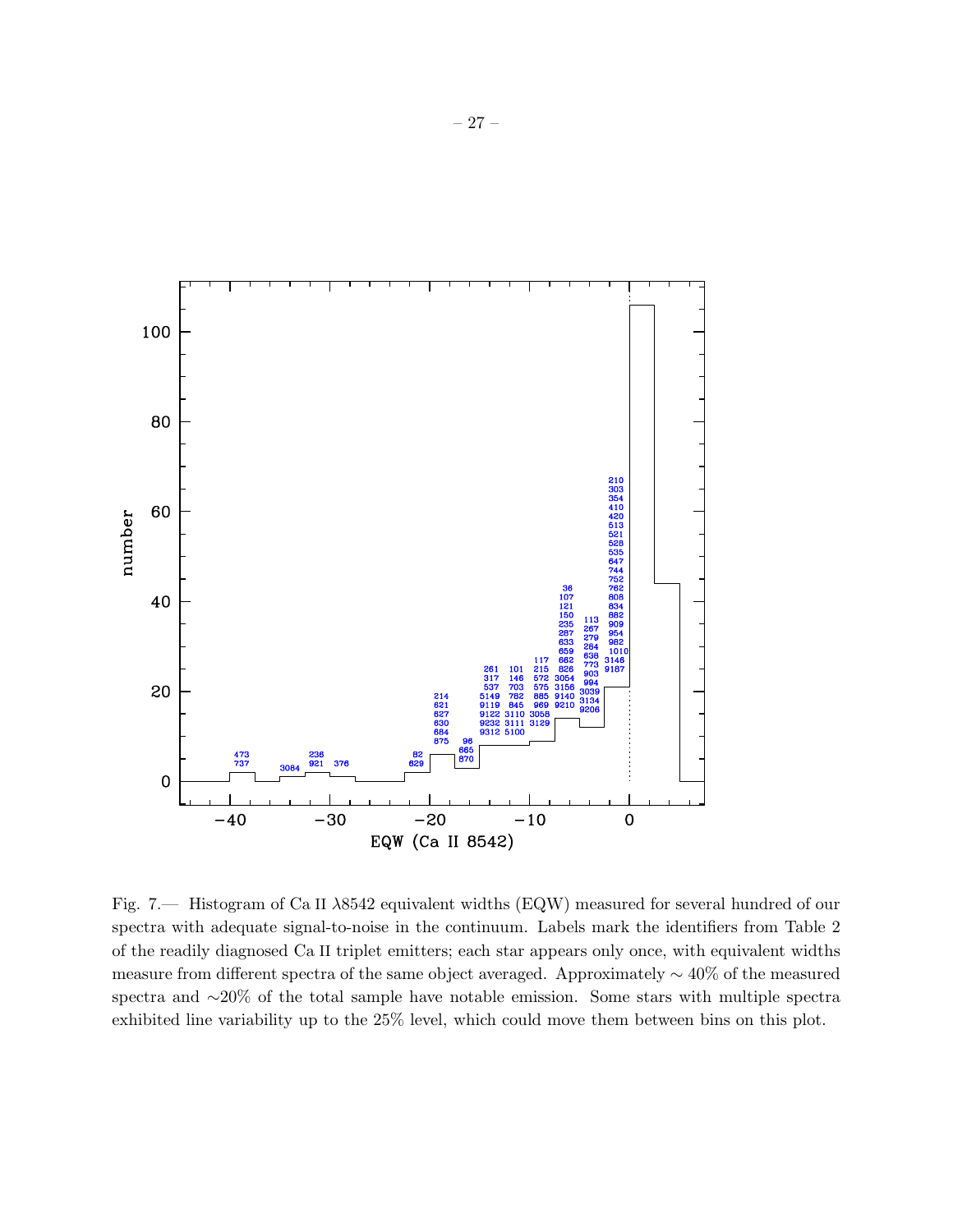

<span id="page-27-0"></span>Fig. 8.— Comparison of spectral types quoted in H97 with those quoted in the last column of Table 2, derived in this study. Along both axes, spectral type is represented numerically in a scheme where 50 corresponds to G0, 60 to K0, and 70 to M0. The dashed line represents one-toone correspondence with the root-mean-squared deviation 2.25 spectral sub-classes. The largest discrepancies can be attributed to obvious errors in sky subtraction in one or the other set of spectra; this effect probably contributes to the lower level scatter as well.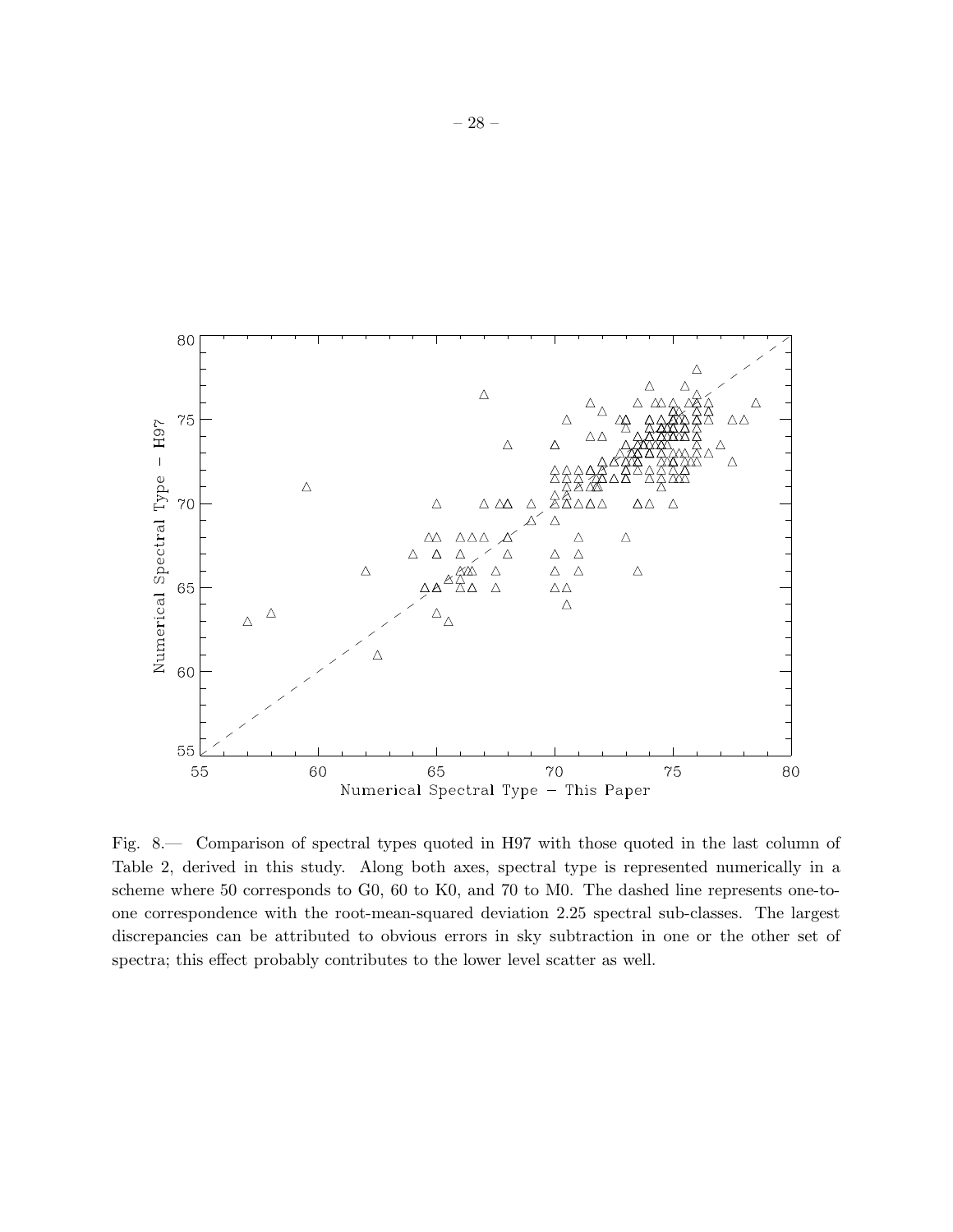

<span id="page-28-0"></span>Fig. 9.— Histograms comparing the samples of newly derived spectral types and those previously reported in H97. Along the abscissa, spectral type is represented numerically in a scheme where 50 corresponds to G0, 60 to K0, and 70 to M0.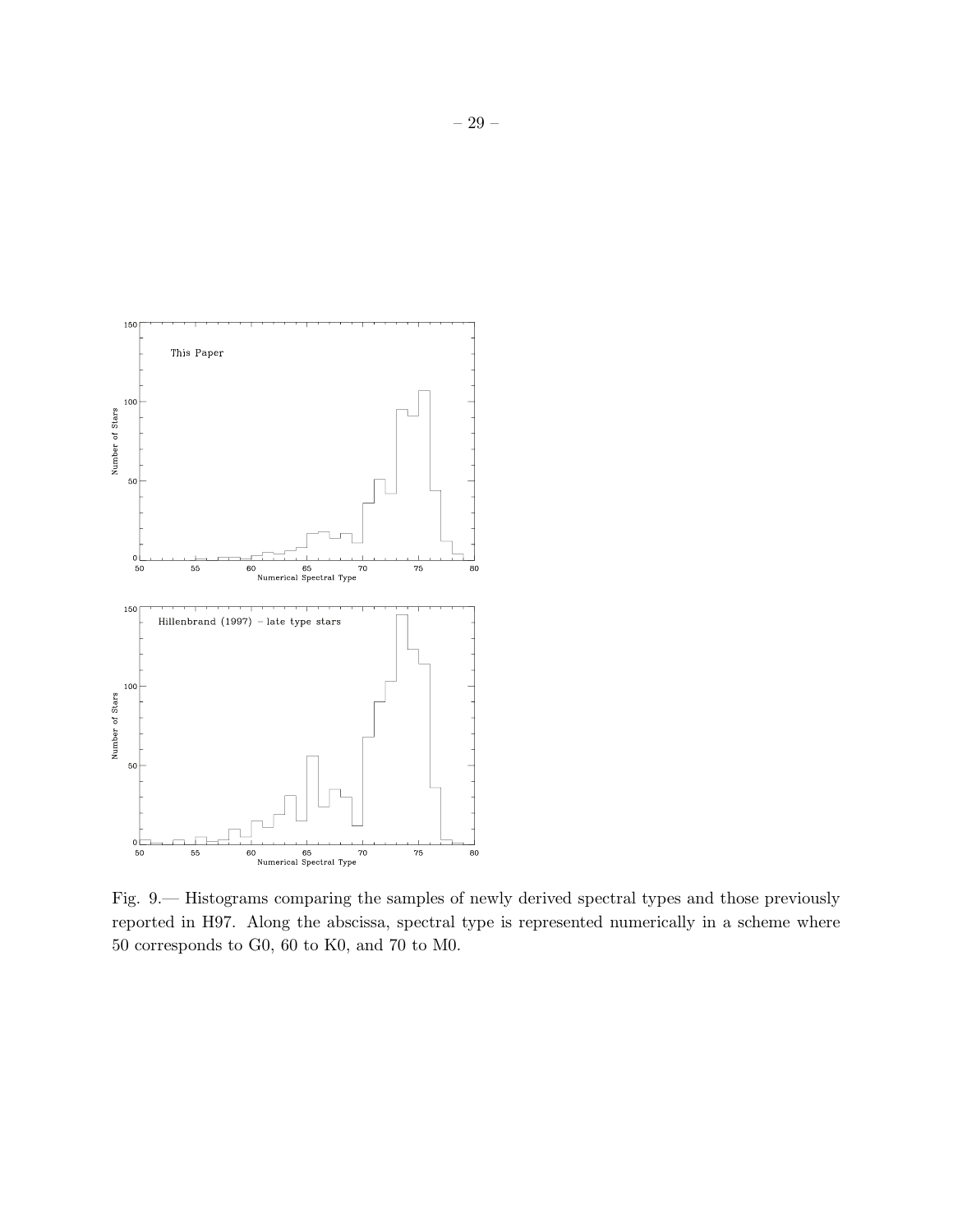

<span id="page-29-0"></span>Fig. 10.— Comparison of spectral types (SpT) quoted in [da Rio](#page-19-1) et al. [\(2012](#page-19-1)) with the ones quoted in the last column of Table 2, derived in this study. Along both axes, spectral type is represented numerically in a scheme where 50 corresponds to G0, 60 to K0, and 70 to M0. Filled circles represent spectral types based on the 7700 Å TiO index developed by da Rio et al.  $(2012)$ . Filled triangles are sources without 7700 Å types but instead have their spectral types derived from a similar 6200 Å TiO index in [da Rio et al. \(2010](#page-19-0)). Open diamonds do not have photometric TiO types available and so the comparison for these generally earlier type stars is to the spectroscopically determined spectral type quoted in H97, which was adopted by [da Rio et al.](#page-19-1) [\(2012](#page-19-1)). The dashed line represents one-to-one correspondence with the root-mean-squared deviation 1.75 spectral sub-classes.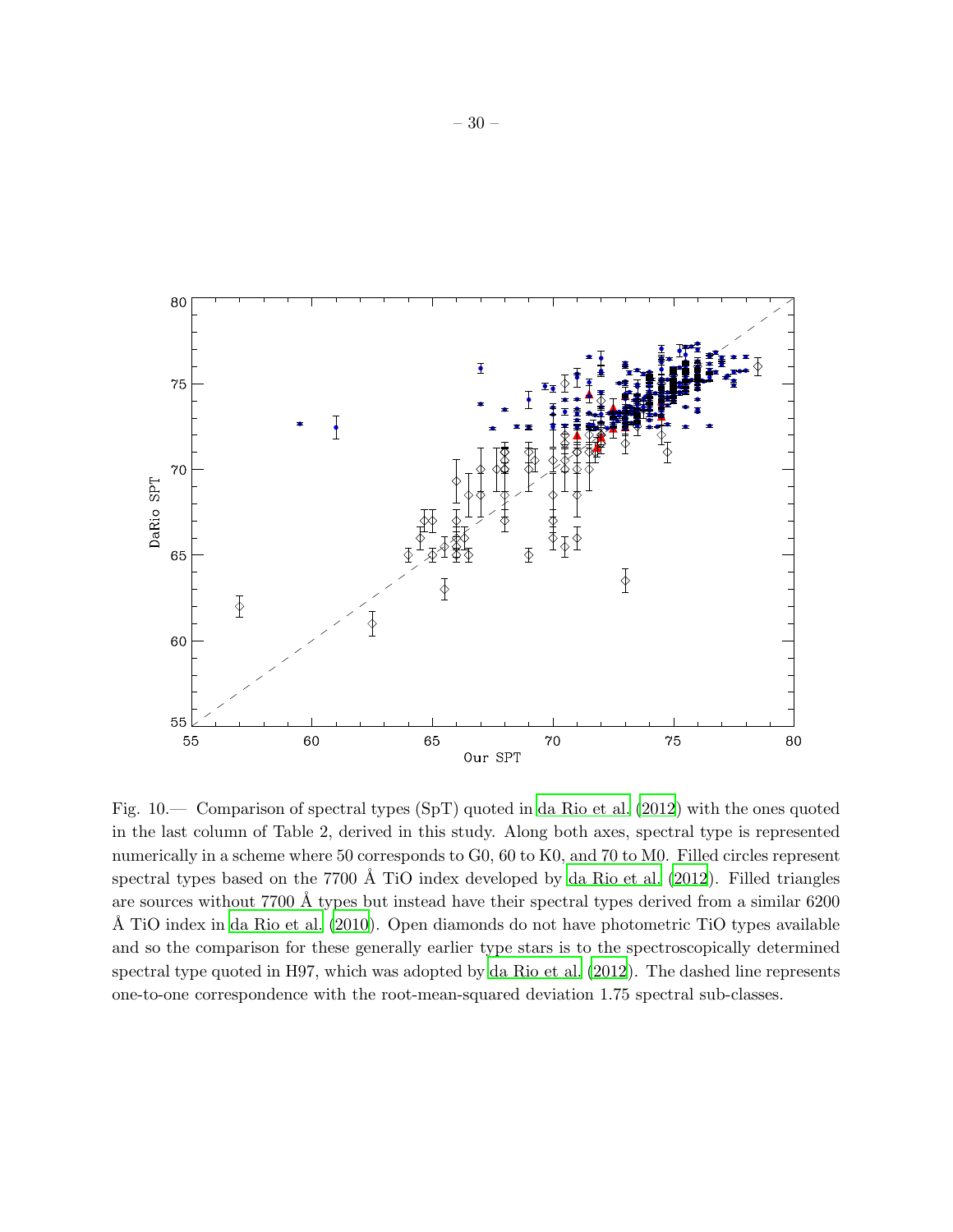

<span id="page-30-0"></span>Fig. 11.— Example of an object, JW 20, whose spectrum appears to have varied significantly between observations taken about ten years apart. There is no apparent instrumental or observational reason for the discrepancy and an astrophysical origin is suggested. Furthermore, while a large change in accretion-induced veiling could change the continuum and weaken the TiO absorption, it is hard to explain the concomitant appearance of Ca II triplet absorption. A scaled down sky spectrum is also shown, to illustrate the spectral regions where nebular line contamination are most prominent.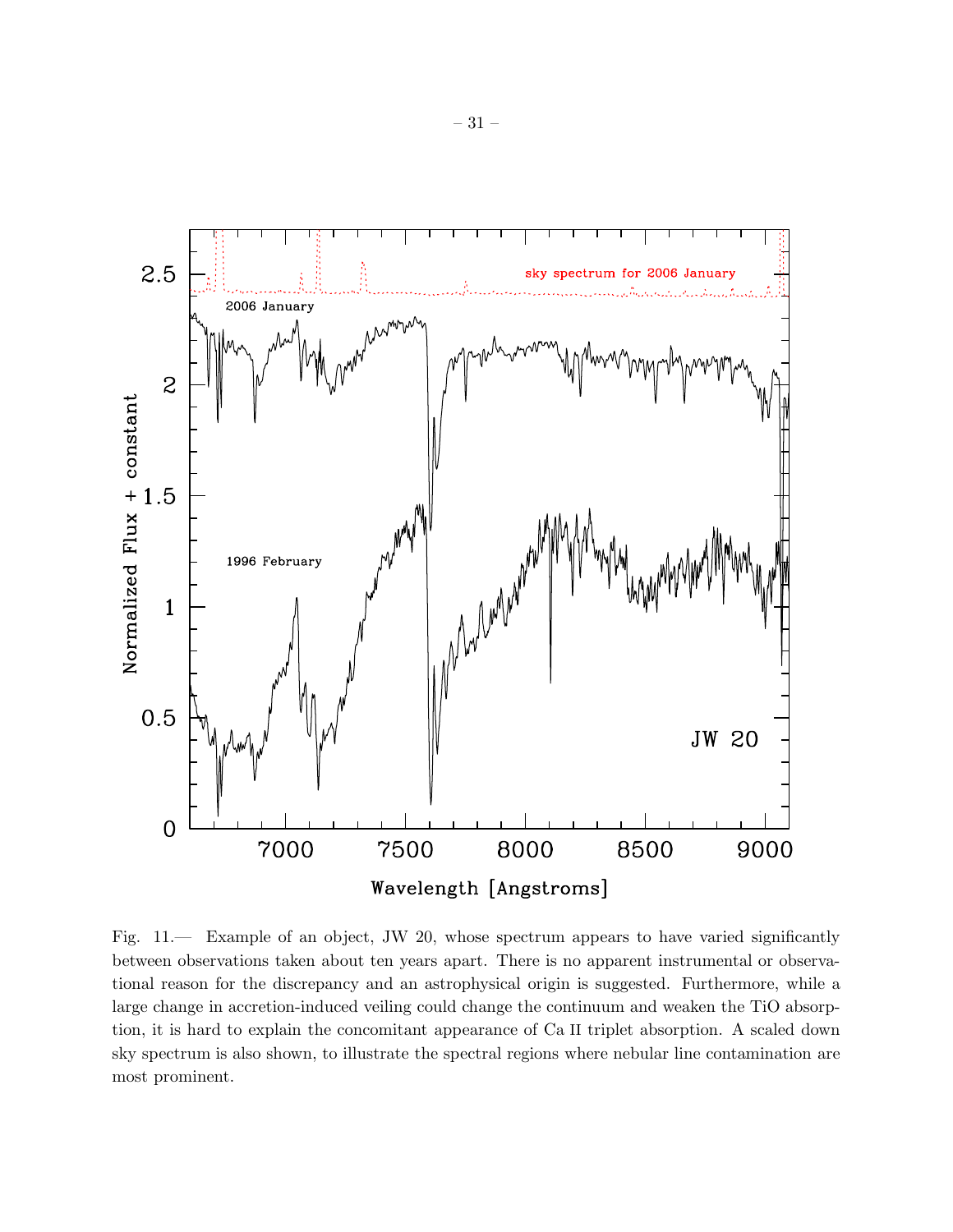Table 1. Observation Log

| Configuration<br>Name | Date         | Instr. <sup>a b</sup> | On-Targets<br>$T_{exp.}$ (sec) | Offset Sky<br>$T_{exp.}$ (sec) | $#$ Target<br>Fibers <sup>c</sup> | $#$ Sky<br>Fibers <sup>c</sup> | Comments             |
|-----------------------|--------------|-----------------------|--------------------------------|--------------------------------|-----------------------------------|--------------------------------|----------------------|
| Nor                   | 5 Sep. 1999  | Norris                | 2700                           | 900                            | 120                               | 13                             |                      |
| fd                    | 13 Jan. 2006 | Hydra                 | 5400                           | 2700 <sup>d</sup>              | 55                                | 31                             | thick clouds         |
| f2c                   | 13 Jan. 2006 | Hydra                 | 5400                           | $2700^{\rm d}$                 | 60                                | 29                             | thick clouds         |
| b2d                   | 15 Jan. 2006 | Hydra                 | 7200                           | 2400 <sup>d</sup>              | 30                                | 54                             | thick clouds         |
| C1                    | 5 Jan. 2007  | Hydra                 | 1440                           | 418                            | 61                                | 28                             |                      |
| C <sub>2</sub>        | 6 Jan. 2007  | Hydra                 | 1200                           | 600                            | 50                                | 36                             |                      |
| M1                    | 6 Jan. 2007  | Hydra                 | 2400                           | 900                            | 69                                | 20                             | poor seeing, quality |
| N2                    | 6 Jan. 2007  | Hydra                 | 2200                           | 750                            | 68                                | 20                             | poor seeing, quality |
| G1b                   | 6 Jan. 2007  | Hydra                 | 3600                           | $2100^{\rm d}$                 | 69                                | 19                             | poor seeing, quality |
| G2b                   | 6 Jan. 2007  | Hydra                 | 4800                           | $1915^{\rm d}$                 | 67                                | 21                             |                      |
| D3b                   | 7 Jan. 2007  | Hydra                 | 1000                           | 500                            | 38                                | 46                             |                      |
| N3d                   | 7 Jan. 2007  | Hydra                 | 2000                           | 700                            | 63                                | 27                             |                      |
| G3b                   | 7 Jan. 2007  | Hydra                 | 4500                           | $1500^{\rm d}$                 | 61                                | 25                             |                      |
| Z4b                   | 7 Jan. 2007  | Hydra                 | 2000                           | 700                            | 70                                | 20                             |                      |
| W5a                   | 7 Jan. 2007  | Hydra                 | 1800                           | 600                            | 70                                | 20                             |                      |
| W6c                   | 7 Jan. 2007  | Hydra                 | 1100                           | 600                            | 71                                | 19                             |                      |

<sup>a</sup>The Norris Spectrograph was used in a setting covering  $\lambda$  6100-8750Å at R∼ 2000.

bThe Hydra Spectrograph was used in a setting covering  $λ$  5000-10000Å at R $∼$  1500.

 $\Omega$ <sup>c</sup>Number of fibers assigned to target / sky positions.

 $^{\rm d}$  Multiple exposures were combined resulting in the total exposure time.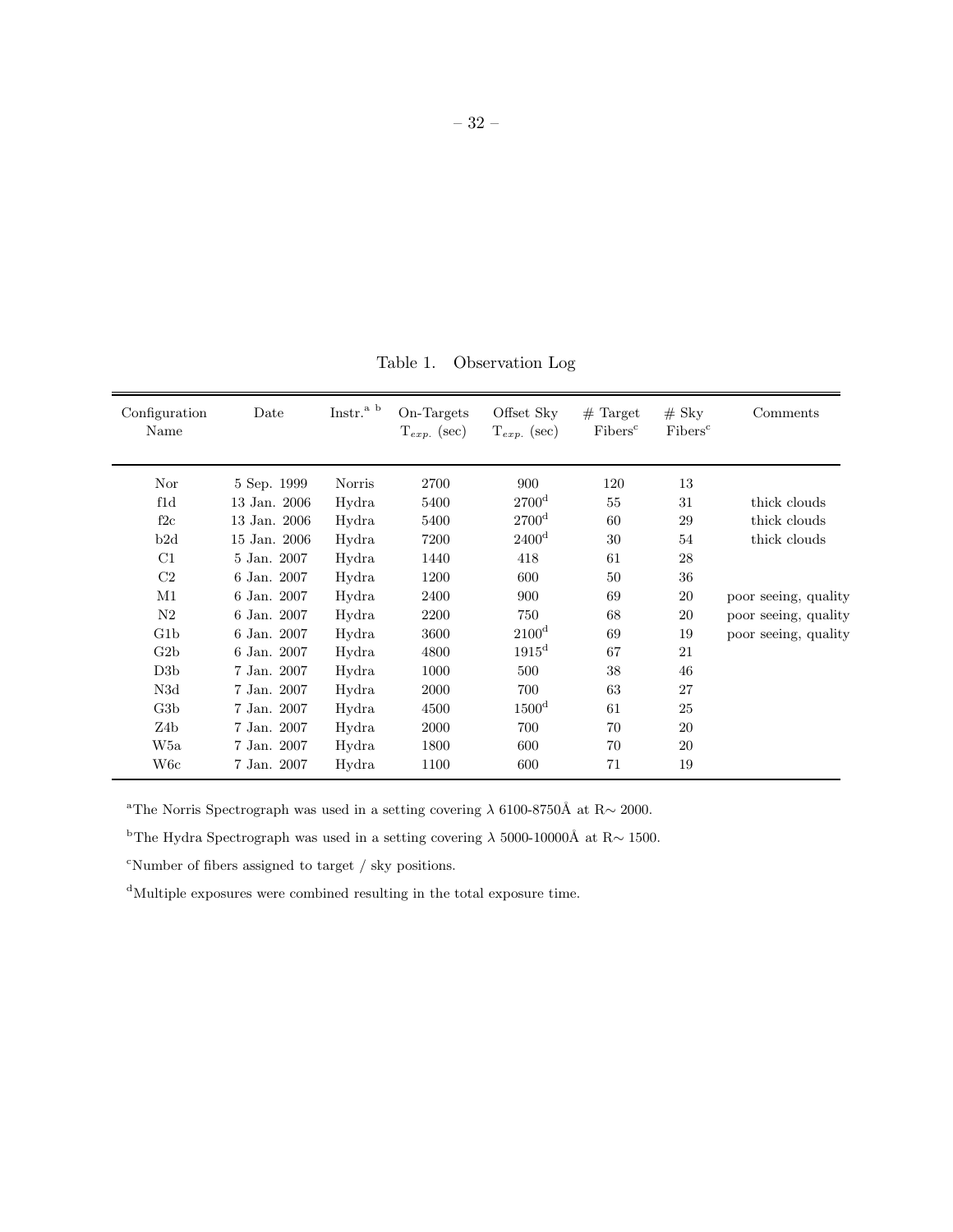| Identifier <sup>a</sup> | Right Ascension <sup>b</sup> | Declination <sup>b</sup> | Previously Reported SpT <sup>c</sup> | Newly Reported SpT d |
|-------------------------|------------------------------|--------------------------|--------------------------------------|----------------------|
| 3132                    | 5:34:11.52                   | $-5:30:19.7$             | $\cdots$                             | M5.5                 |
| 3157                    | 5:34:11.70                   | $-5:33:55.9$             | M1(H)                                | $\cdots$             |
| 3126                    | 5:34:12.91                   | $-5:28:48.1$             | K7(H)                                | $\cdots$             |
| 3153                    | 5:34:13.07                   | $-5:33:48.3$             | M3(H)                                | $\cdots$             |
| 3156                    | 5:34:13.22                   | $-5:33:53.5$             | M2.5e(Sta)                           | M1.5.M2e             |
| 3035                    | 5:34:13.70                   | $-5:17:43.8$             | G: (H)                               | $K4-M1$              |
| 3118                    | 5:34:14.49                   | $-5:28:16.6$             | G6(H)KO(WSH)                         | $\cdots$             |
| 3007                    | 5:34:14.90                   | $-5:14:18.0$             | M2.5(H)                              | M3.5                 |
| 3024                    | 5:34:14.97                   | $-5:15:49.3$             | M1(H)                                | $\cdots$             |
| 3078                    | 5:34:15.11                   | $-5:23:00.0$             | $\cdots$                             | M2.5                 |

Table 2. ONC Spectral Types - ABBREVIATED VERSION; SEE JOURNAL FOR FULL ELECTRONIC TABLE

<sup>a</sup>The star numbers are those listed from [Jones & Walker \(1988\)](#page-17-1) between  $\#1-1053$ , Parenago (1954) between  $\#1054-$ 2999, [Prosser et al. \(1994](#page-18-17)) for sources given as 9000+ the Prosser number, and [Hillenbrand \(1997](#page-17-0)) for sources given as 3000, 5000, 6000 series numbers.

 $b$  J2000.

 $c$ <sup>c</sup>The sources of the literature spectral types (SpT) are as listed in Hillenbrand (1997) with more recent additions as detailed in the text. The codes are as follows:

 $B =$ Blanco, 1963

 $CK = \text{Cohen} \&$  Kuhi, 1979

- $C = \text{Correia et al., } 2013$
- $D = Duncan, 1993$
- $\text{Dae} = \text{Daemgen}$  et al., 2012
- $E =$  Edwards et al., 1993
- $GS =$  Greenstein & Struve, 1946

H = Hillenbrand, 1997 and subsequent updates to electronically available table. An "e" indicates emission in the CaII triplet lines. A "<" indicates spectral type is earlier than that listed while ">" indicates spectral type is later than that listed.

 $Ham = C.$  Hamilton, 1994 unpublished masters thesis

- $Her = Herbig, quoted in Walker, 1969$
- $HP = Herbig, private communication, 1996$
- $HT = Herbig \& Terndrup, 1986$  or reference therein
- $J =$  Johnson, 1965
- $LA = Levato \& Abt, 1976$  or Abt  $\& Levato, 1977$
- LDW = Lallemand, Duchesne, & Walker, 1960
- $LR = Luhman$ , Rieke, et al., 2000

Luc01 = Lucas et al., 2001 (by matching given positions to known objects of similar magnitude within 2" and translating quoted log-g=4 Teff values into a SpT using the same Teff-SpT calibration employed in H97, largely from CK)

Luc06 = Lucas et al.,  $2006$ 

 $M = McNamara, 1976$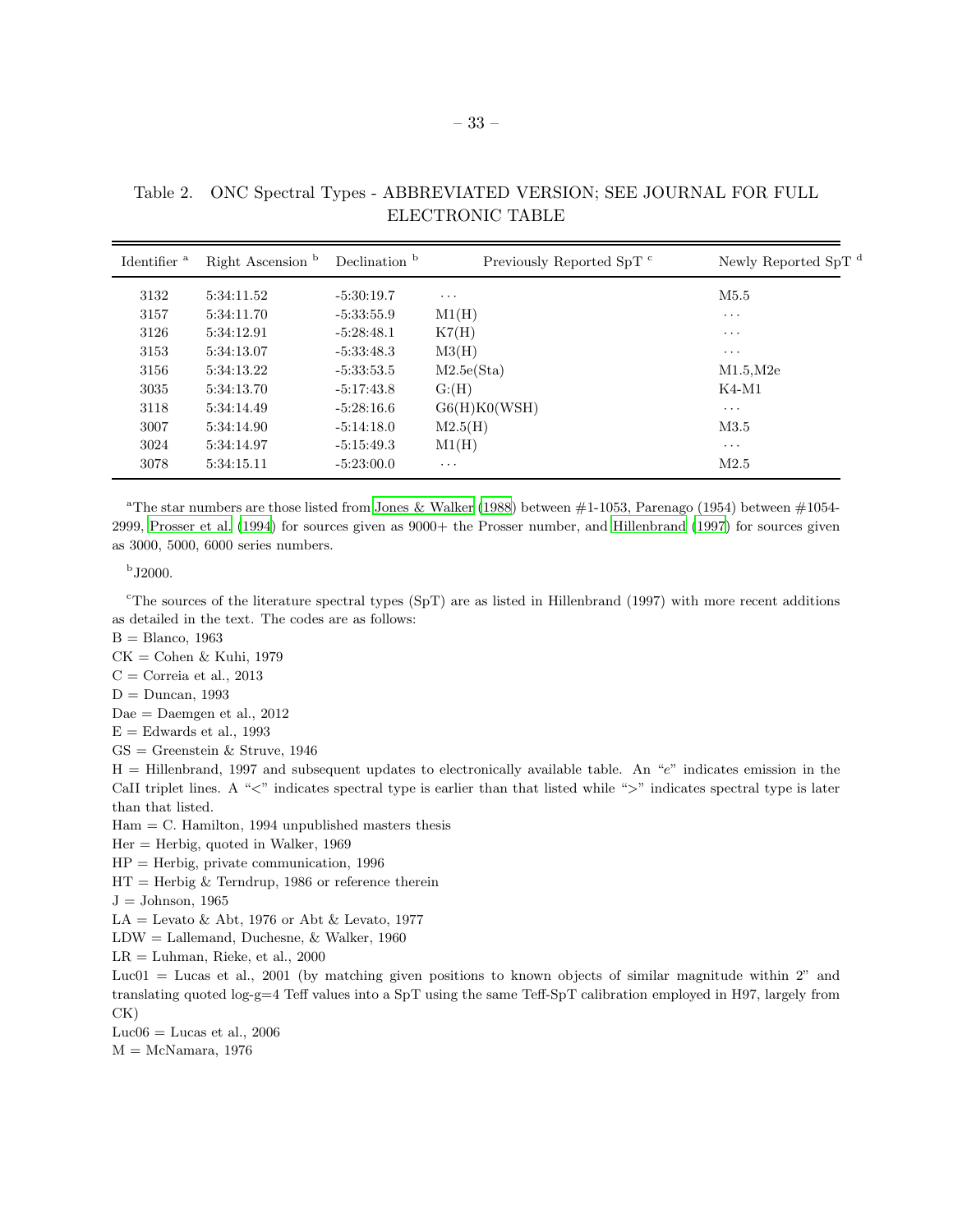$P =$  Prosser & Stauffer, private communication, 1995  $Par = Parenago, 1954$ Petal = Penston, Hunter, & O'Neill, 1975 or Penston, 1973  $R = R$ hode, Herbst, Mathieu 2001 identification of SB2's RRL = Riddick, Roche, Lucas 2007 (by matching given positions to known objects of similar magnitude within 2")  $S =$  Strand, 1958 reference (mostly to Sharpless)  $Sam = A.E. Samuel, 1993 unpublished PhD thesis$ SBB = Smith, Beckers, & Barden, 1983 SHC = Slesnick, Hillenbrand, & Carpenter, 2004. SHC indiates optical spectral types and SHC-ir infrared spectral types. Sta = K. Stassun, private communication, 2005, February; low dispersion spectra Ste = H.C. Stempels, private communication, 2009, March; high dispersion spectra

 $T =$ Trumpler, 1931  $vA = van$  Altena et al., 1988

 $W =$  Walker, 1983

 $WLR =$  Weights et al., 2009 (by matching given positions to known objects of similar magnitude within 2"; method is similar to Luc and latest types may be too late)

WSH = Wolff, Strom, & Hillenbrand, 2004

<sup>d</sup>Spectral type derived in the present study, from the Kitt Peak / WIYN data and/or the Palomar / Norris data. Many stars were classified based on several different spectra and in the cases of disagreements multiple types are listed.

e Several optically identified objects from previous studies apparently are plate defects (JW 459, JW 699) or nebular knots (PSH 9081, PSH 9326, H97 3071, H97 3089) rather than true stellar point sources. We list them here for completeness but these sources should be removed from future list of ONC stellar objects.

<sup>f</sup>These sources have nebular contamination in our spectra but may include some Ca II emission contribution.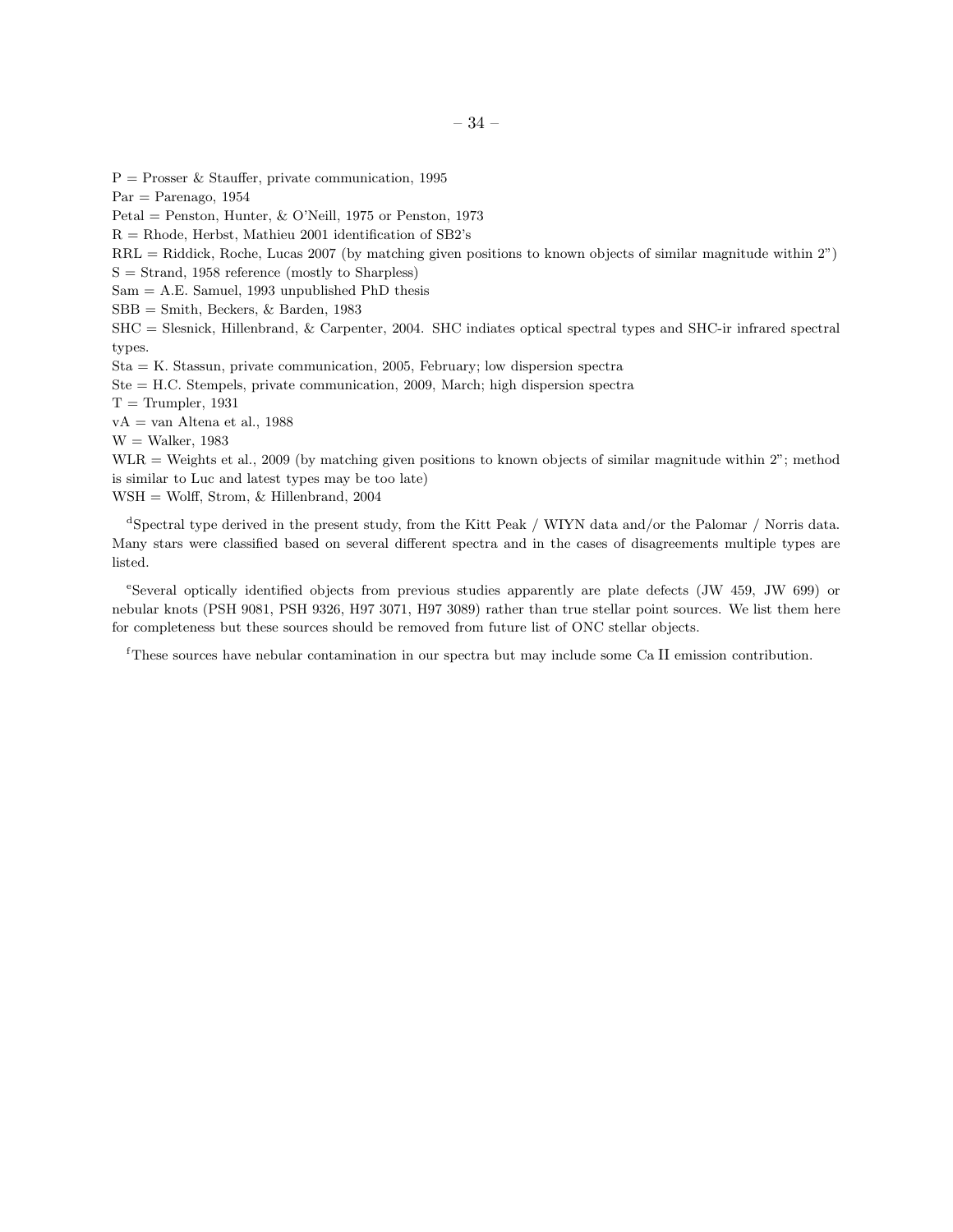Table 3. Additional ONC Spectral Types: Stars Fainter than those in Table 2

| Identifier $a$          | Right Ascension <sup>b</sup>  | Declination <sup>b</sup> | Previously Reported SpT <sup>c</sup> |
|-------------------------|-------------------------------|--------------------------|--------------------------------------|
| [H97b] 10306            | 05:34:55.90                   | $-05:21:08.5$            | M6.25(RRL)                           |
| [H97b] 10313            | 05:34:56.95                   | $-05:21:21.9$            | M6.75(RRL)                           |
| [H97b] 20349            | 05:35:00.90                   | $-05:21:07.3$            | M8(WLR)                              |
| [OW94] 013-306          | 05:35:01.3                    | $-05:23:06$              | M7(Luc01)M9(WLR)                     |
| [H97b] 10343            | 05:35:01.37                   | $-05:24:13.3$            | M6(Luc01)M6.5(RRL)M7.5(WLR)          |
| [OW94] 016-319          | 05:35:01.6                    | $-05:23:19$              | L2.5(Luc01) > M9.5(WLR)              |
| $[OW94] 016-430$        | 05:35:01.6                    | $-05:24:30$              | M9(Luc06)M9(WLR)                     |
| [H97b] 10348            | 05:35:01.87                   | $-05:23:53.7$            | M5(Luc01)M5.75(RRL)M6.5(WLR)         |
| [H97b] 20339            | 05:35:01.80                   | $-05:21:06.7$            | K2(Luc01)                            |
| [H97b] 10353            | 05:35:02.31                   | $-05:21:23.4$            | $>$ M9.5(WLR)                        |
| [OW94] 031-524          | 05:35:03.1                    | $-05:25:24$              | M7.5(RRL)M8(WLR)                     |
| 2MASS J05350313-0525364 | 05:35:03.13                   | $-05:25:36.5$            | M8.75(RRL) > M9.5(WLR)               |
| [H97b] 10364            | 05:35:04.19                   | $-05:20:12.0$            | M6.5(Luc01)M7.75(RRL)M8(WLR)         |
| [H97b] 20296            | 05:35:04.44                   | $-05:22:19.5$            | $late-M(RRL)$                        |
| 2MASS J05350445-0525264 | 05:35:04.46                   | $-05:25:26.5$            | M8.5(WLR)                            |
| [H97b] 20282            | 05:35:04.62                   | $-05:22:44.8$            | $late-M(RRL)$                        |
| 2MASS J05350467-0525508 | 05:35:04.68                   | $-05:25:50.8$            | M8.5(RRL)                            |
| [H97b] 20302            | 05:35:04.95                   | $-05:21:42.8$            | $mid-M(RRL)$                         |
| 2MASS J05350557-0521407 | 05:35:05.57                   | $-05:21:40.7$            | $>$ M9.5(WLR)                        |
| [OW94] 057-247          | 05:35:05.7                    | $-05:22:47$              | $>$ M9(Luc06) $>$ M9.5(WLR)          |
| [OW94] 061-401          | 05:35:06.10                   | $-05:24:00.6$            | M8(Luc01) > M9.5(WLR)                |
| [HC2000] 509            | 05:35:06.35                   | $-05:22:11.6$            | M2-M5(SHC)M2-M7(SHC-ir)              |
| [OW94] 066-433          | 05:35:06.6                    | $-05:24:33$              | K4.5(Luc01)                          |
| [H97b] 20270            | 05:35:07.06                   | $-05:25:00.9$            | $M7-M9(SHC)$                         |
| [H97b] 10380            | 05:35:07.23                   | $-05:26:38.6$            | M6.5(RRL)                            |
| [OW94] 073-205          | 05:35:07.3                    | $-05:22:05$              | M6(Luc01)                            |
| [HC2000] 743            | 05:35:08.10                   | $-05:23:15.2$            | $M6$ : (SHC-ir)                      |
| [HC2000] 433            | 05:35:08.11                   | $-05:22:37.5$            | $M8(SHC-ir)$                         |
| [HC2000] 400            | 05:35:08.22                   | $-05:22:53.2$            | M7-M8(SHC)M9(SHC-ir)M8.5(RRL)        |
| [HC2000] 725            | 05:35:08.27                   | $-05:23:07.8$            | $M7: (SHC-ir)$                       |
| [H97b] 20335            | 05:35:08.31                   | $-05:19:37.2$            | M7.25(Luc01)M9(WLR)                  |
| [OW94] 084-104          | 05:35:08.32                   | $-05:21:02.4$            | LO(Luc01) > M9.5(WLR)                |
| [HC2000] 749            | 05:35:08.34                   | $-05:23:21.9$            | $M8(SHC-ir)$                         |
| [H97b] 20208            | 05:35:08.44                   | $-05:23:04.9$            | M7(RRL)                              |
| [H97b] 10391            | 05:35:08.42                   | $-05:22:30.3$            | $M2(SHC-ir)$                         |
| [OW94] 086-324          | $05\!\!:\!\!35\!\!:\!\!08.62$ | $-05:23:24.4$            | $M5.5$ : (SHC-ir)                    |
| 2MASS J05350865-0520223 | 05:35:08.66                   | $-05:20:22.4$            | M9.5(WLR)                            |
| [HC2000] 455            | $05\!\!:\!\!35\!\!:\!\!08.93$ | $-05:22:30.0$            | $M2-M6(SHC-ir)$                      |
| [HC2000] 724            | 05:35:09.03                   | $-05:23:26.3$            | $M6$ : (SHC-ir)                      |
| [OW94] 092-532          | 05:35:09.2                    | $-05:25:32$              | M7.5(Luc06)M7.5(WLR)                 |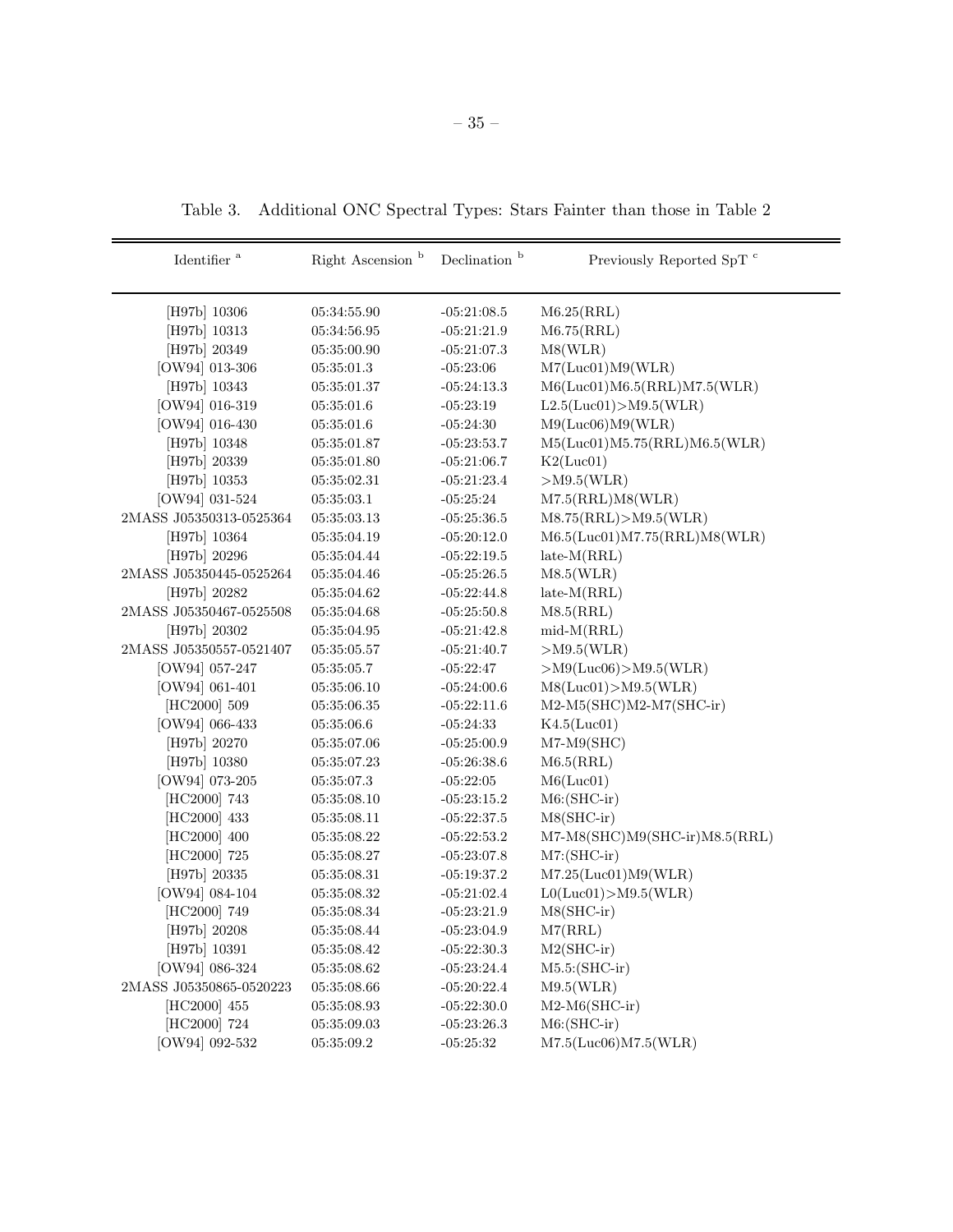– 36 –

Table 3—Continued

| Identifier $^{\rm a}$   | Right Ascension <sup>b</sup> | Declination <sup>b</sup> | Previously Reported SpT <sup>c</sup>  |
|-------------------------|------------------------------|--------------------------|---------------------------------------|
| [H97b] 20298            | 05:35:09.20                  | $-05:26:05.5$            | M8(RRL)                               |
| [H97b] 10403            | 05:35:09.57                  | $-05:19:42.7$            | M6.5(Luc01)M6.75(RRL)M9(WLR)          |
| [HC2000] 722            | 05:35:09.79                  | $-05:24:06.7$            | M6.5(SHC)                             |
| [H97b] 20184            | 05:35:09.91                  | $-05:24:10.5$            | M3(SHC)                               |
| [HC2000] 62             | 05:35:10.03                  | $-05:25:01.5$            | $M9(SHC-ir)$                          |
| [HC2000] 90             | 05:35:10.38                  | $-05:24:51.6$            | $M7.5(SHC-ir)$                        |
| [OW94] 107-453          | 05:35:10.7                   | $-05:24:53$              | M8(Luc06)M8(WLR)                      |
| [HC2000] 529            | 05:35:10.88                  | $-05:22:06.0$            | $M8(SHC-ir)$                          |
| [HC2000] 111            | 05:35:11.15                  | $-05:24:36.5$            | $M9(SHC-ir)$                          |
| [HC2000] 434            | 05:35:11.20                  | $-05:22:37.8$            | $M2(SHC-ir)$                          |
| [HC2000] 515            | 05:35:11.21                  | $-05:22:10.8$            | $M7: (SHC-ir)$                        |
| [HC2000] 127            | 05:35:11.33                  | $-05:24:26.6$            | $MO(SHC-ir)$                          |
| [HC2000] 559            | 05:35:11.37                  | $-05:21:54.0$            | $M8(SHC-ir)$                          |
| [HC2000] 709            | 05:35:11.63                  | $-05:22:46.1$            | $M5(SHC-ir)$                          |
| [H97b] 10420            | 05:35:11.67                  | $-05:26:08.6$            | $early-M(RRL)$                        |
| [HC2000] 708            | 05:35:11.92                  | $-05:22:50.9$            | $M4(SHC-ir)$                          |
| [H97b] 20182            | 05:35:12.93                  | $-05:24:57.6$            | M5.25(RRL)                            |
| [OW94] 137-532          | 05:35:13.7                   | $-05:25:32$              | $>$ M9(Luc06) $>$ M9.5(WLR)           |
| [HC2000] 721            | 05:35:13.18                  | $-05:24:24.9$            | $M3.5$ : (SHC-ir)                     |
| [H97b] 20377            | 05:35:14.76                  | $-05:28:31.8$            | M8.5(RRL)                             |
| [OW94] 152-717          | 05:35:15.2                   | $-05:27:17$              | $>$ M9(Luc06) $>$ M9.5(WLR)           |
| [HC2000] 600            | 05:35:15.41                  | $-05:21:39.5$            | $M5(SHC-ir)$                          |
| [HC2000] 4              | 05:35:15.56                  | $-05:25:46.8$            | $M4.5(SHC)M5.5(SHC-ir)$               |
| [HC2000] 565            | 05:35:16.01                  | $-05:21:53.1$            | $M8(SHC-ir)$                          |
| [H97b] 20295            | 05:35:16.52                  | $-05:26:34.4$            | M8.75(RRL)                            |
| [HC2000] 237            | 05:35:17.41                  | $-05:23:41.8$            | M2e(SHC)                              |
| [HC2000] 469            | 05:35:17.58                  | $-05:22:27.8$            | $M(SHC-ir)$                           |
| [HC2000] 162            | 05:35:17.58                  | $-05:24:09.0$            | $M5.5(SHC-ir)$                        |
| [HC2000] 383            | 05:35:17.84                  | $-05:22:58.2$            | $M4(SHC-ir)$                          |
| [HC2000] 764            | 05:35:17.97                  | $-05:23:53.6$            | $M7.5(SHC-ir)$                        |
| [HC2000] 594            | 05:35:18.05                  | $-05:21:41.2$            | $M7.5(SHC-ir)$                        |
| [HC2000] 372            | 05:35:18.08                  | $-05:23:01.8$            | $M9(SHC-ir)$                          |
| [OW94] 183-729          | 05:35:18.3                   | $-05:27:29$              | $>$ M9(Luc06)M8.75(RRL) $>$ M9.5(WLR) |
| [OW94] 183-419          | 05:35:18.32                  | $-05:24:19.9$            | $M2.5(SHC-ir)$                        |
| 2MASS J05351862-0526313 | 05:35:18.63                  | $-05:26:31.4$            | M8(RRL)M7(WLR)                        |
| $[OW94]$ 188-658        | 05:35:18.8                   | $-05:26:58$              | $>$ M9(Luc06) $>$ M9.5(WLR)           |
| [HC2000] 409            | 05:35:19.04                  | $-05:22:50.7$            | MO(SHC)                               |
| [HC2000] 728            | 05:35:19.51                  | $-05:23:39.7$            | $M5.5(SHC-ir)$                        |
| [HC2000] 123            | 05:35:19.64                  | $-05:24:31.6$            | $MO-M5(SHC)M7.5(SHC-ir)$              |
| [HC2000] 59             | 05:35:19.68                  | $-05:25:05.2$            | $K8-M3(SHC)$                          |